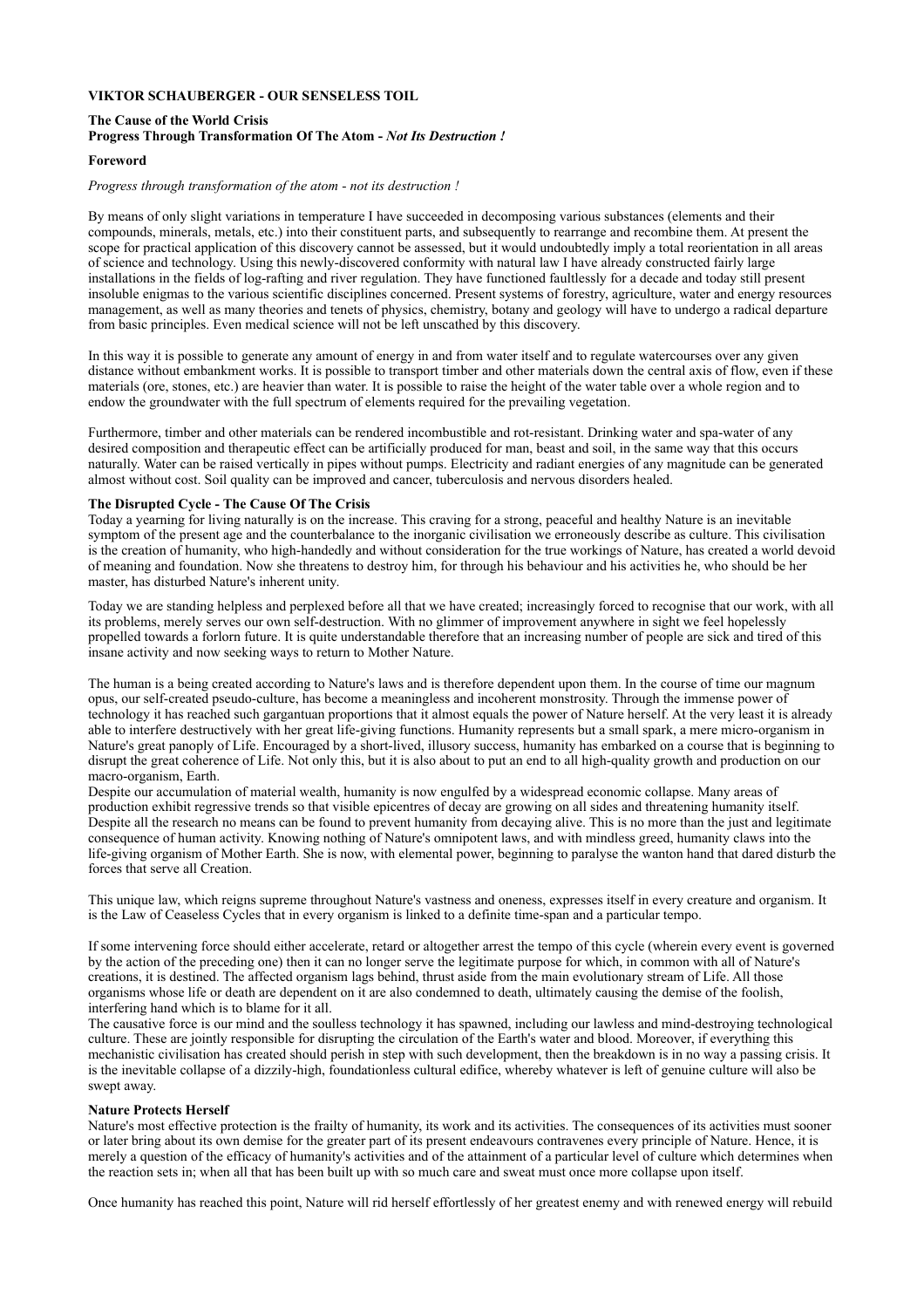all that humanity has destroyed. If as a result, more and more people are to be found today who fear this fearful mayhem, they do it less out of a love of Nature than for their own self-preservation, which still remains a natural force in people. There are a few individuals possessed of great foresight, who are still in touch with Nature and are able to perceive the insanity of our work in its true light. Their ceaseless efforts are a solemn, though sadly-unheeded admonition to their contemporaries. The latter are preoccupied with the exigencies of day-to-day existence and incapacitated by over-specialisation. They are no longer able to perceive the minute and fragile processes through which all Life in Nature is organically created and maintained, pulsebeat by pulsebeat. Unfortunately, the warnings to come to our senses are in the end but cries in the wilderness.

### **Nature Operates Only Indirectly**

"How else should it be done then?" is always the immediate question. The answer is simple: Exactly in the opposite way that it is done today! Very simple observations reveal that Nature's ways are always indirect. It is through our sheer intransigence that we always find it necessary to adopt the most direct approach. Therefore we should not complain if as a result we are constantly at odds with almighty Nature.

All we really need to do is adapt ourselves intelligently to Nature's marvellous order: To understand that it is indeed both foolish and futile to fight against her forces and to realise that if left to itself all would otherwise happen of its own accord. Moreover the recovery we so fervently desire would then come about quite automatically. Nature constantly indicates the right paths to take. Most certainly these new ways will lead in the opposite direction to the one we are wont to take. This is only to be expected, because it is the present direction that has led to our undoing. All those who seriously wish to travel this new road should take note of the following explanations.

### **The Nature Of Water**

The upholder of the cycles which sustain all Life is water. In every drop of water dwells a deity whom indeed we all serve. There also dwells Life, the soul of the primal substance - water - whose boundaries and banks are the capillaries that guide it, and in which it circulates. Every pulse beat arising through the interaction of will and resistance is indicative of creative work and urges us to care for those vessels, those primary and most vital structures, in which throbs the product of a dualistic power - Life.

Every waterway is an artery of this Life, an artery that creates its own pathways and bridges as it advances, so as to diffuse its dawning life-force through the Earth and elevate itself to great heights, to become shining, beautiful and free. Standing at the highest level of evolution, and above all being blessed with mind and reason, humanity constantly does the most idiotic thing imaginable by trying to regulate these waterways by means of their banks - by influencing the flow mechanically, instead of taking into account the fact that water is itself a living entity.

The assumption behind this absurd practice is that the riverbank shapes the watercourse, whereas the riverbank is actually the secondary effect and water the primary. To regulate water by means of the riverbank is truly to fight cause with effect. It should be as inconceivable to a thinking engineer to reinforce the crumbling bank of a watercourse with rammed piles and brush-wood bales, or to smear over cracks with cement, as it would be for a doctor to patch up ruptured capillaries with needle and thread. Astonishingly, though, it still happens! The condition of all our waterways demonstrates just where these measures have led.

In not one single case has the desired object been attained - namely the achievement of a normal channel-profile. On the contrary, all such river regulation has provoked further damage which far outweighs any local or short-term advantages. Large rivers such as the Danube, Rhine, Tagliamento, Etsch, Garonne and Mississippi bear witness to the failure of such complicated and costly river regulations. Quite apart from the tremendous damage caused in the lower reaches by their strictly mechanical regulation, these rivers are stripped of their most valuable assets, their great physical qualities.

The present dirty grey, muddy brew known as the Blue Danube, upon whose bed river-gold once gleamed, and the Rhine, the symbol of German identity, where Rhinegold flashed in bygone days, are tragic testimonials to these perverse practices. The mythical `Gold of the Nibelungs` originated in the golden glow given off by pebbles as they rubbed against each other while rolling along the riverbed at night - for when there is a decrease in water temperature, the tractive force increases, causing the stones to move. If two pebbles are rubbed together under water, a golden glow appears. This yellowish-red fiery glow used to be mistaken for the flashing of gold, thought to be lying on the bottom of the river. Today this `river-gold` lies heaped up in huge mounds of gravel, shifted hither and thither by the force of the sluggish and murky water-masses flowing above them. They no longer imbue the water with energy and soul, as once they did. Instead they assist in ousting the soul-less body - water - from its badly-regulated course.

Our clear, cold mountain streams have become wild torrents. Full of the vigour of youth, these lively streams used to be surrounded by burgeoning vegetation and consorted with every blade of grass as long as man did not interfere. Today they can no longer be confined even with metre-thick concrete walls. Wherever we look we see the dreadful disintegration of the very bridges of Life, the capillaries and the bodies they have created, caused by mindless mechanical human acts. These actions have robbed the Earths blood - water - of its soul. It is therefore inevitable that the larger and more expensive these regulatory structures become, the greater will be the ensuing damage. In the lower reaches of the Danube almost a million hectares of valuable farmland have been lost due to the regulation of the upper reaches. Similar conditions apply to all other rivers.

Even today the river engineer fails to understand the true nature and purpose of water. The harder he tries to conduct it by the shortest and straightest route to the sea, the more it will tend to form bends, the longer will be its path and the worse its quality. The flow of water down a natural gradient obeys a sublime, inner Law whose power our hydraulic experts are quite unable to comprehend. In the absence of this inner conformity with law, all flowing water ought to accelerate faster and faster until it ultimately transfers to a vaporous state. Science maintains that water is braked by internal and external friction, though it is well known that friction is associated with the generation of heat. However, it can be shown that the temperature of fast-flowing water decreases, which leads to an increase in tractive force and internal friction. This simple observation invalidates certain essential propositions in the complex of current hydro-mechanical theories.

Where then is the real secret of steadiness in the flow of draining water-masses? The force that brakes the flow of water down a gradient is a resistance which acts against the force of gravity, a circulation of energy operating in the opposite direction to the current. This is also true of all metabolic processes and gives water its character and thus its soul. Contemporary systems of river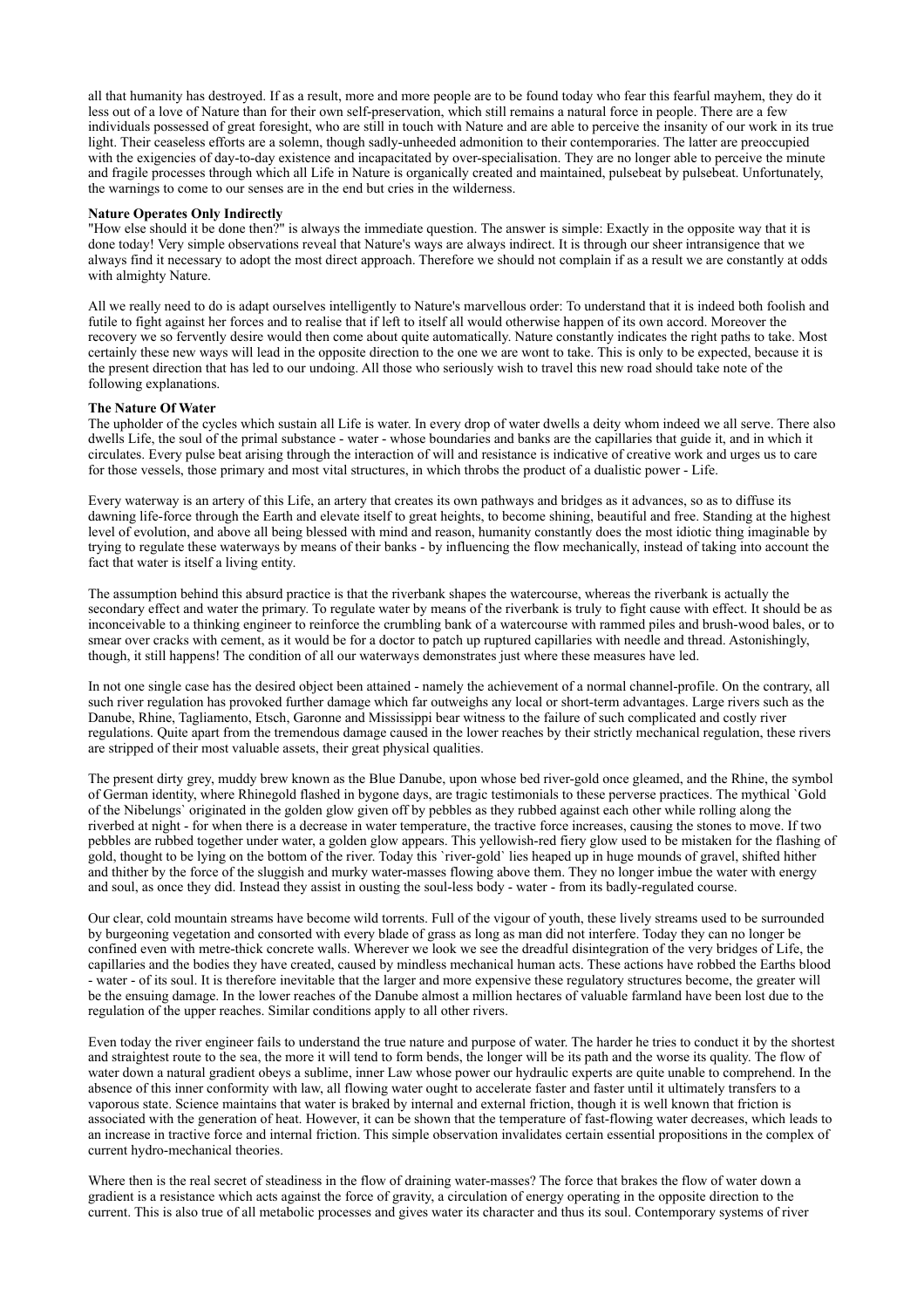regulation inhibit this vital function. The logical outcome of this is the loss of waters inner braking power. The water becomes soulless, without character and therefore aggressive.

# **The Cancerous Decay of Organisms**

The more extensive regulatory works become, destroying waters naturally-ordained inner functions, the greater the ensuing danger to the riverbanks and the surrounding area. Now characterless, the water breaks its bonds. Having become unstable, it seeks to regain its soul with one last supreme effort. The water-masses abandon their proper course and countless water-borne energy-bodies are dropped by the exhausted water. Disoriented, it now turns on these organisms and robs them of their life-force. Deprived of their souls, their sources of energy, they begin to rot. Bacteria develop and the Earths arteries are suffused with cancerous decay.

### Sinking into the ground, this diseased water now contaminates groundwater.

As it rises through the capillaries of the soil and vegetation, this very Blood of the Earth carries the embryo of this fearful disease with it up into the widest variety of plants. This leads to the qualitative degeneration of vegetation, principally in the internal decay of forest trees. As a further consequence, it leads to a regression in the quality of everything in which water circulates. Ultimately in accordance with a law which operates with awesome constancy, it will slowly but surely come around to our turn. The spreading of the most terrible of all diseases - cancer - is the inevitable consequence of these unnatural systems of regulation. It goes without saying that specialists in other fields also have a hand in this work of destruction.

### **The Forest**

Foremost amongst the various professions is modern forestry, which for a century has unsuccessfully attempted to transform the highest plant organism, forest, into a timber factory. Trees are set out in rows and the preconditions for the natural regeneration and intermixture of species are altered arbitrarily. Nobody has any idea what happens in the interior of a tree. Or why, contrary to all the laws of mechanics, water can rise with its various substances to the very top of a tree via its capillaries. Some talk of osmotic pressure, while others speak of root-stimulation. All agree, however, that the Sun is the ultimate driving force. What none of them know is how.

This research is carried out with the aid of mechanical equipment. So their attempts to find out are coloured by mistaken thinking and are therefore useless. In the first place every pump requires a motor. Secondly, it is not enough merely to tickle the trees' toes. Thirdly, it is a well-known fact that trees cover themselves with branches, a sure sign that they desire to shield themselves from the Sun and its direct warming influence, for they are only able to benefit from sunlight indirectly. But what does the forester care? He simply plants `shade-demanding` trees in the light, and lo, they grow more readily! Unfortunately even this magic is short-lived. The structure of such trees becomes looser and more coarsely-knit and ultimately the identical process begins that is now apparent in our increasingly filthy river-systems.

Discoloured blotches initially appear in the cross-section of the trunk. Then the rotting process sets in, spreading from the centre outwards. In the interior of the tree a multitude of alien life-forms develop - cancer - to which the macroorganism, the tree, gradually falls victim. Various microbes are now eagerly collected, receive Latin names, and many people are gainfully employed in documenting the innumerable diseases which from year to year and in ever greater number assail the tree's prime asset, its health. All fail to see that the much sought-after instigator of this alien life-form is the forester and his absurd practices.

#### **Agriculture**

Hand in hand with the forester works the landowner. The blood of the Earth constantly deteriorates, the fertility of the soil decreases and happily the need to fertilise is there! Forward strides the chemist and strews his salts! Unfortunately this good man neither has any inkling why and how these salts are dissolved, nor what processes enable the development of the energies required for thriving plant growth.

Success lasts only a few years, after which the soil very quickly becomes clogged with artificial fertiliser. Once again Man has worked against Nature, by cheerfully plugging up the last sources of food, the capillaries in the soil. At a complete loss, the farmer now stands bewildered in his field, which for a short time rewarded him very handsomely with quantity at the increasing expense of the quality of his produce. As a result he actually harvested less in the long-term, although short-term his harvests were almost unlimited in quantity. Instinctively seeking vital substances in the Earth, he gets out his deep-cut plough and destroys the soil's capillaries.

The same thing now happens to agriculture as is happening to the forests. Superficially everything appears to blossom and flourish. These are but false blossomings, which are nurtured by rotting marrow. More than ever before they now begin to bear the fruits of decay - cancer. Cereals lose their starch content, the meadows become overgrown with mosses and the fields with weeds. All that increases is the labour and the expense. The end is the loss of soil, house and home.

# **The Energy Industry**

The energy-technologist is the true ringleader in this merry-go-round. Where still available in sufficient quantity, coal (the Earth's Bread) and water (the Earth's Blood) are used to produce various forms of energy. Enormous quantities of energy are being produced, electrical energy in particular, but even today nobody knows what electricity actually is. The possible uses of electricity are enormous. How it comes into being, the consequences and the after-effects of present methods of its production, remain unknown however.

Humanity has wallowed in this fortuitously discovered wealth for only a few decades. The water to drive its machines will become increasingly scarce and of worsening quality. The catastrophes which beset the Earth will also become more and more violent, for humanity has stolen carbone (her bread), water (her blood) and energy (her soul). Untiringly, humanity labours on and plunges deeper and deeper into abject misery.

# **The First Doubts**

The more that exact science, the very foundation of such practices, begins to shake, the greater will be humanity's mistrust of it. The deeper the groundwater sinks into the Earth, the worse the climatic conditions will become, and the more forlorn the future and the more characterless the people. Hardship and hardship alone will increase. Gradually mothers will begin to sell their love and their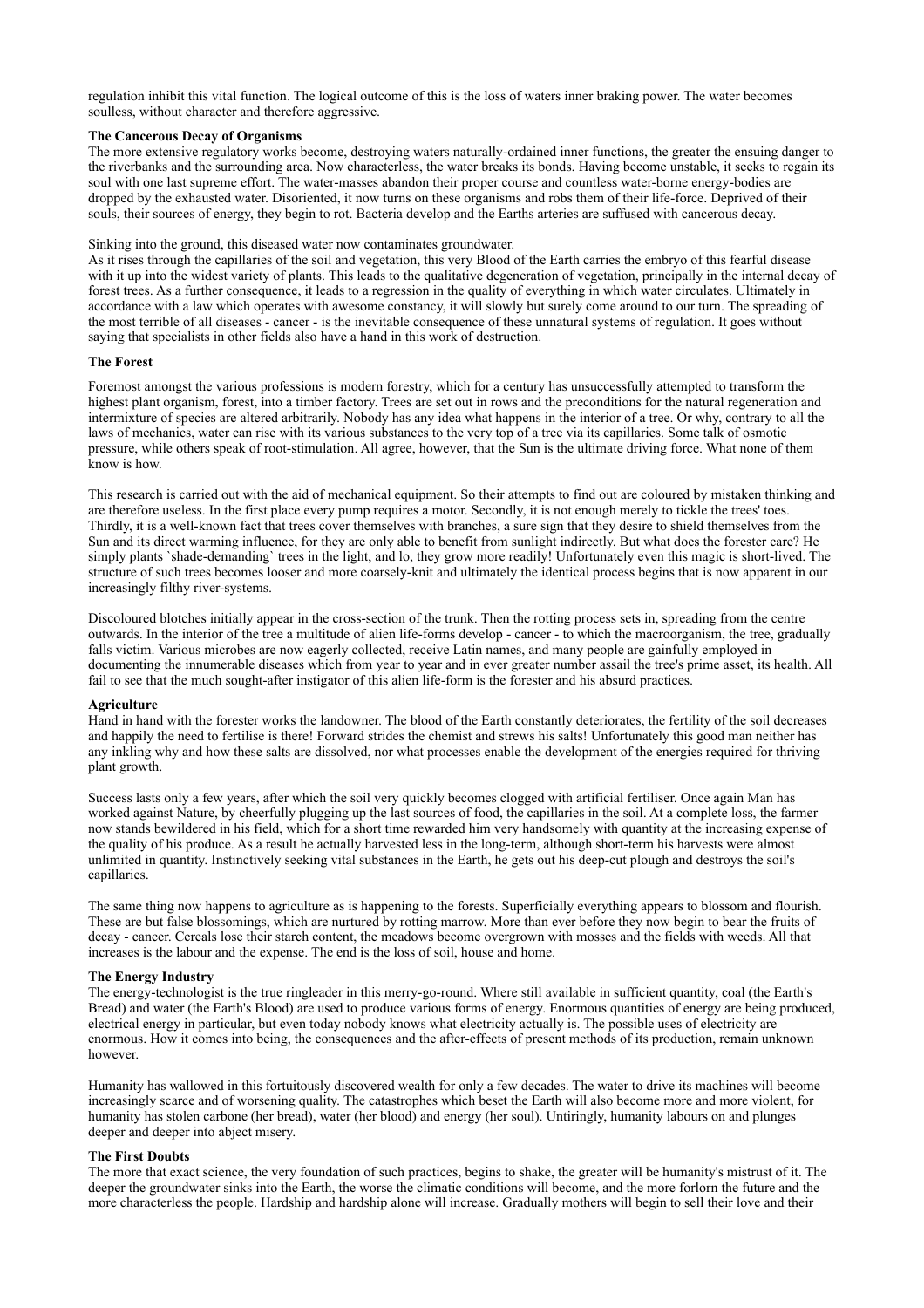souls in the streets. Fathers will begin to beg, contemplating robbery and murder, and the political situation will become increasingly fraught. The greater the stench of this deranged and lunatic industrial society, the paler the cheeks and the more garish the artificial rouge.

The more terrible the weapons of war, the greater the fear between one people and another. Every statistic bears witness to the increase in the ultimate and most dangerous disease - cancer. Doctors stand helpless and perplexed before this unbridled development. The victims of this terrible disease are without number. Blindly the knife hacks away and overcome with pain, people rot away in hospitals. Nobody understands why this hideous disease is reaching epidemic proportions. Everything is registered and organised. Innocent animals are tortured in the search for the virus of our most dangerous enemy. They will never find it in this way, for it is inherent in the very nature of the way we work.

### **Questions For Science**

Since the very beginning of time the Sun has stood above everything, staring down in icy silence at the frenzied activities of humanity, who regard it as a fiery orb. How could it be otherwise, such is their direct mental approach towards life? Yet the closer we approach this source of light and heat, the colder and darker its face will become. The nearer we are to it, the brighter the stars will be. As its light diminishes, heat, atmosphere, water and life will also disappear.

What serves the Sun as a carrier of light and heat, if, in the view of our learned scientists, space is a vacuum ?

Why is the light and heat in the tropics more diffuse, and at the poles the Sun's light more intense and its radiant heat less ?

Why is water at the poles warmer at the bottom ?

Why is the sunlit surface so icily cold ?

Why doesn't the warmer, lighter bottom-water of the sea rise upwards ?

Why are water temperatures at the equator so warm ?

Why is it that it gets colder with increasing depth, and why does it get warmer again below the boundary layer of +4<sup>o</sup>C (+39.2<sup>o</sup>F), and why does Life begin there anew ?

Why do the magnetic lines of force run from south to north, and why does the Earth rotate from west to east ?

Why does a top stand upright when it is spun from the side?

Why is the desert so dead despite all the heat ?

How is it that the warm Gulf Stream can push cold seawater aside and wend its way for thousands of kilometres over ocean mountains and valleys in a reversed temperature- gradient, without the assistance of a mechanical gradient ?

Why does groundwater in walls rise far above the surface of the ground ?

Why don't wooden posts rot under water, but above it always ?

Why do damp tiled roofs dry out from the eaves towards the ridge?

Why can rising cold water pierce through the hardest rock ?

Why doesn't the Earth's warm air rise ?

Why is it so cold at the top of a mountain - nearer the Sun ?

Why is it warmer nearer the ceiling and colder at the floor in our houses when an artificial source of heat is used?

Why do gases condense with a decrease in temperature, and why don't the fiery gases of the Sun, with supposed temperatures of over 6000°C (10,832°F), stream out into space ?

Why does marble expand with heat, and why doesn't it contract again with cold ?

Why do westeast flowing water-courses fertilise their banks ?

Why are the banks of eastwest flowing rivers so barren ?

Why are the banks of southnorth flowing watercourses fertile on one side only ?

Why do rivers flowing into cold seas migrate laterally to the north ?

Why does the salt content of the seas vary ?

Why do herrings migrate northwards in winter ?

Why do deep-sea fish glow ?

Why do cold-blooded animals carry fever-inducing poison ?

Why does a cold fever occur in the tropics ? Why does a warm fever arise from a chill ?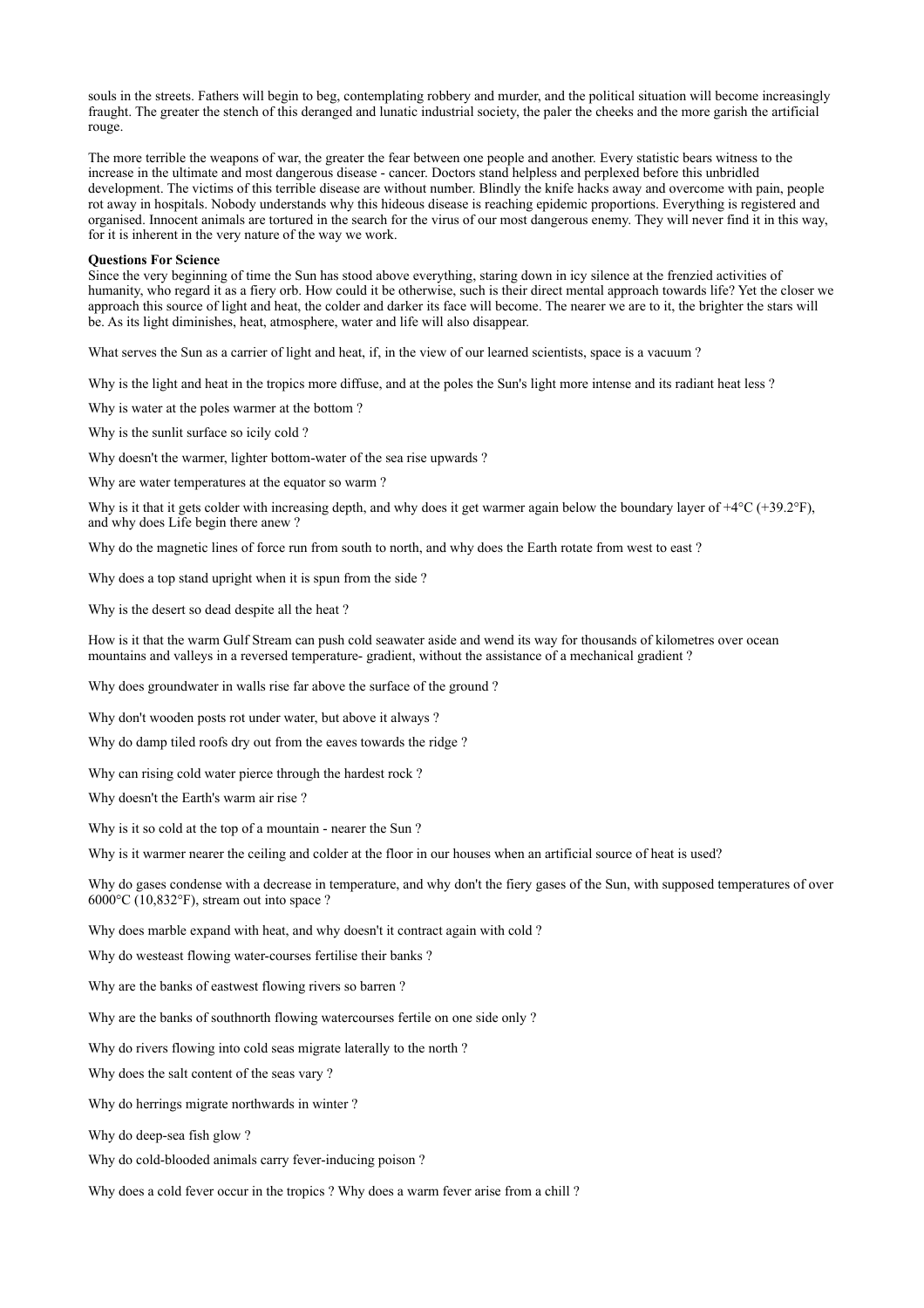What is fever anyway ?

What is temperature ? What is heat ? What is cold ?

What is energy ?

Why does the heart beat in our breast ?

Who gives this muscle its impulse to move ?

Where is the motor for this pump ?

Why does blood circulate in our blood vessels ?

Why do we breathe day and night, when asleep and even when totally unconscious ?

Why do the fluids in a chicken's egg circulate without a heart?

Why does a stone suffocate when we cut off its air supply ?

Why do light-demanding timbers have a thick bark, and shade-demanders only a thin one?

Why does a trout stand still in a raging torrent, as if by magic ? What is it that keeps the Earth floating in space ?

Does the heart beat because we breathe, or do we breathe because the heart beats ?

Where is the heart of a plant ?

Why does water pulsate and breathe ?

Why does groundwater manage to remain on the sides of mountains and why, growing colder and heavier, does it rise upwards ?

Why does it frequently spring from high peaks ?

Why do deltas and estuaries develop ?

What is evaporation ? What is vaporisation ?

What is dissolution, what is combination, what is absorption, and on what effects are these processes founded ?

Why is our body-temperature sub-normal when climbing a mountain and above normal as we descend?

### **The Error Of Civilisation**

Is there really such an enormous difference between the breaching of a riverbank and the bursting of our blood vessels? Is it really necessary that the last human being must rot away alive before we all become consciously aware of the errors of our ways? Why can we not admit to ourselves that it is our senseless activity that is killing us? Do we actually have the right to stuff such worthless knowledge into our children, when science has already led us to the very brink of disaster? Where does our knowledge begin and where does it end?

Does anyone still dare to speak of science and culture in the same breath? Are our children actually wrong if they refuse to be instructed by their parents and teachers, and choose to go their own way? Is one seriously to believe that hunger can be appeased by political phrases and bayonets? Are there really still people who believe that improvements can be achieved through coercion, when work undertaken of their own free will has already brought such unspeakable misfortune?

If this be true, then let Nature quietly continue to so prevail, for she will then do great and noble work. Nature is simpler in her effects and more complex in her functions than our rational minds can conceive.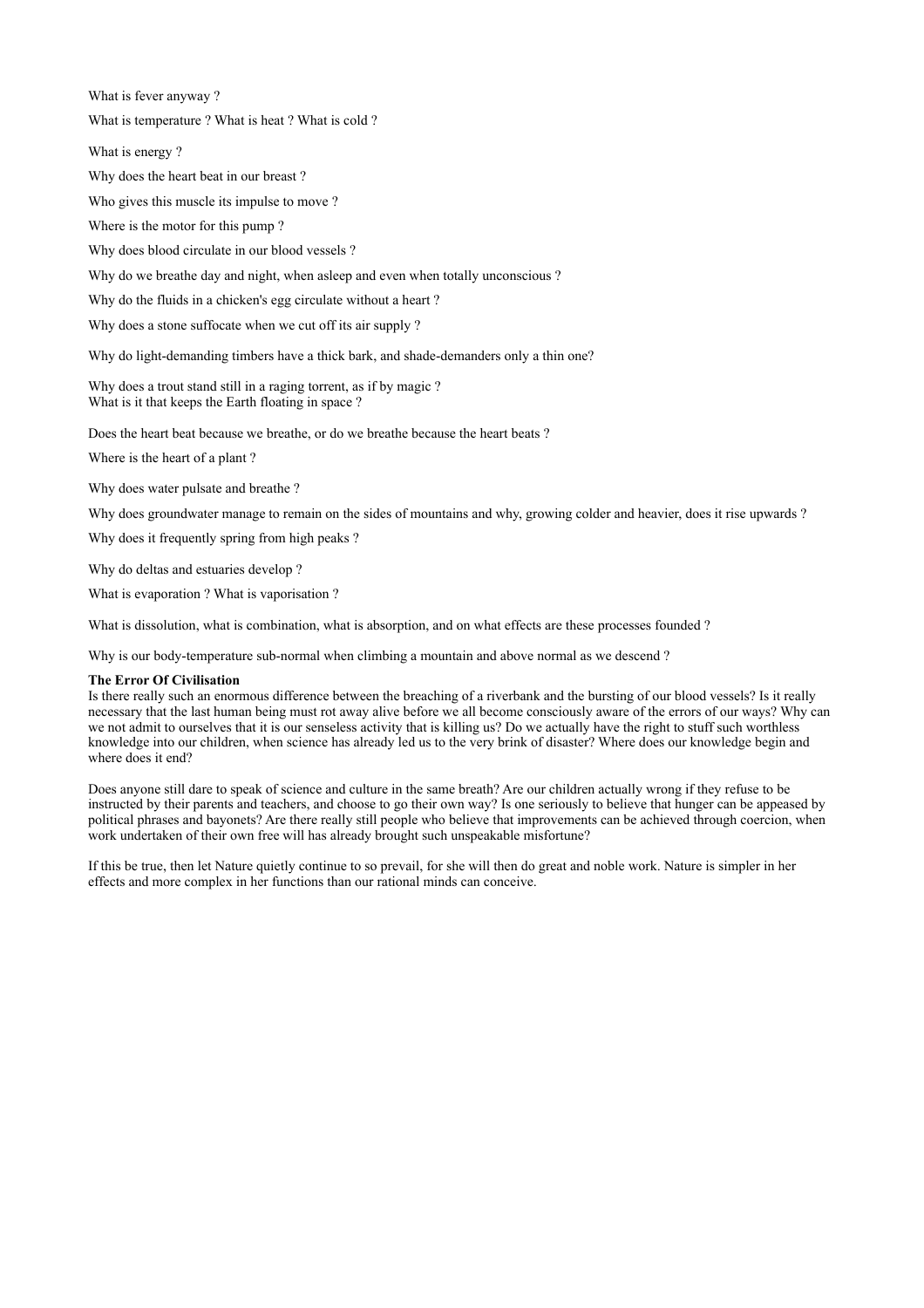# **An Experiment**



A small and unassuming experiment reveals a great law.

Take a vessel, fill it with sand, insulate the sides and the base from the effects of external temperature. By placing ice at the bottom of the vessel a temperature of +4°C (39.2°F) can be produced artificially - conditions will be created which are to be found inside the Earth.

Into the vessel thus prepared, insert a U-shaped glass tube into which is placed a quantity of pure quartz sand, which is almost chemically neutral. This sand should then be infused with saltwater. Both legs of the U-tube should then be filled with good water, enriched with absorbed and dissolved carbonous matter which has not been exposed to sunlight.

On the open ends of the U-tube place two glass caps, onto one of which are braised two capillary tubes, and onto the other four capillary tubes. This must be very carefully done to ensure that the openings of the capillary tubes are not blocked in the process of being fused to the U-tube.

When this has been done, expose the surface of the sand bed to the Sun's rays. When the water reaches the anomaly point of  $+4^{\circ}C$ (due to the ice-cooled sand bed at the bottom of the U-tube), and when the surface of the vessel reaches a temperature of about +20°C (68°F) as a result of the Sun's heat, then the water, known to attain its greatest density and weight at  $+4^{\circ}C(39.2^{\circ}F)$ , begins to lose its equilibrium and rises up one leg of the U-tube if both legs of the U-tube are connected to the capillaries with suitably tapered unions.

If air is now entrained through the inlets on either side of the U-tube, as occurs for example with boreholes or wells driven into the Earth, the higher-rising water-column on one side sinks, and the water levels itself out in both U-tube legs, in accordance with the Law of Communication. If both side-inlets are once more closed to atmospheric influence and the cold of the surroundings again begins to take effect, then after a while the water will once again begin to rise.

Why does the water subside as soon as it comes in contact with the entrained atmosphere?

If both openings are once more closed to atmospheric influence and the cold of the surroundings again begins to take effect, then after a while the water will once again begin to rise.

At night the process is reversed. In the capillaries in which the water previously rose a state of rest exists due to the effect of light and heat, whereas in the other capillaries the water now rises. The rising product of the alternating processes of equalisation exactly represents the different phenomena of night and day.

This simple experiment shows us why the substances that rise in plants during the day are different from those which rise during the night, and why the various types of blood circulate in our veins. Moreover it reveals many things to us about the secret of Life and its coming into being, which can only be achieved through contrasting conditions of heat and cold.

At the same time, this experiment also demonstrates the stupidity of the purely mechanical and thoroughly one-sided activities we call work, and how little we are aware of the underlying conformities with the laws of Nature and their processes. It would be beyond the scope of the matter at hand to explain all the necessary details and preconditions for the success of this experiment.

The development of all Life and the associated formation of structures is not merely a process to do with heat, as is assumed today, but also to do with cold - for Life can only be born out of differences. It is not possible to describe the subtle differences in the processes of decomposition and transformation that take place during growth, or which are necessary to transform such energybodies as coal, metals, minerals and elements and their compounds. It would likewise take up too much space to elaborate all the ways in which it is possible to accumulate dissociated energy-particles and coalesce them into an immaterial body.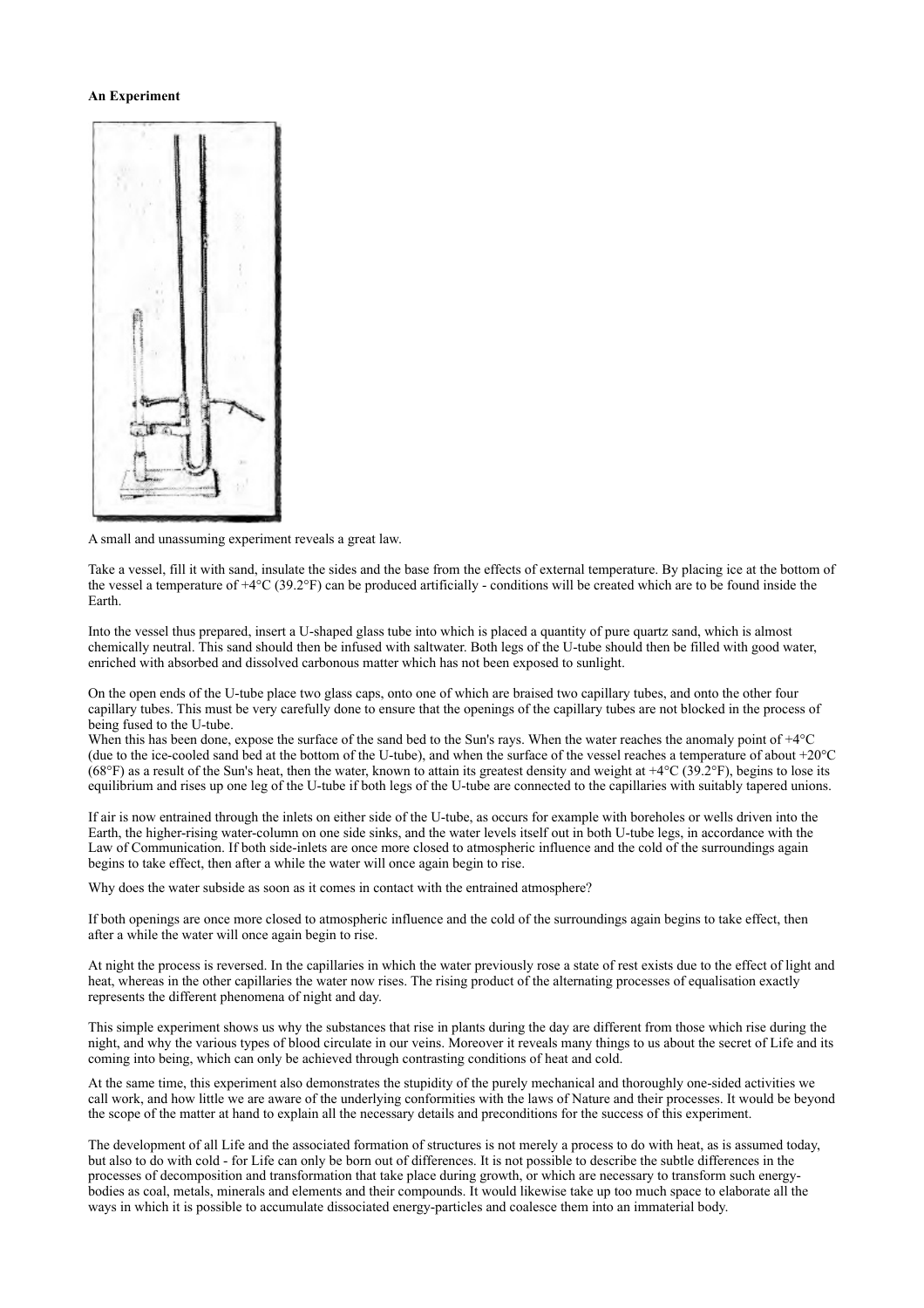One thing can be stated however: our learned scientists should quietly give up all ideas of violently splitting the atom in order to obtain free energy from the matter thus released. These attempts are both purposeless and absurd. Nature shows us in every blade of grass how it can be more simply and intelligently achieved.

# **The Road To Free Energy**

More energy is encapsulated in every drop of good springwater than an average-sized power station is presently able to produce. These energies can be generated effortlessly and almost free of cost if we follow the path which Nature constantly shows us and abandon the blind alleys of conventional technology.

Happiness and health are available to us just as near cost-free as unlimited energy, if we but once realise that in water dwell Will and its Resistance, Life. We struggle so hard for these today, because in all our endeavours we constantly rob the bearer of all Life (water) of its noblest possession, its soul. The Will of Nature serves all things and expresses itself in growth by way of atomic dissociation and transformation. It is only through our obsession with atom-destroying work and our selfish over-exploitation of her resources that we encounter Nature's resistance.

The only possible outcome of the purely categorising compart-mentality, thrust upon us at school, is the loss of our creativity. People are losing their individuality, their ability to see things as they really are, and thus their connection with Nature. We are fast approaching a state of equilibrium impossible in Nature. This equilibrium must force us into total economic collapse, for no stable system of equilibrium exists. The principles upon which our actions are founded are therefore invalid because they operate within parameters that do not exist.

Our work is the embodiment of our will. The spiritual manifestation of this work is its effect. When such work is properly done it brings happiness, and when carried out incorrectly it assuredly brings misery. Humanity! Your will is paramount! You can command Nature if you but obey her. Do not complain if you must become her slave!

Viktor Schauberger - Vienna, May 1933

# **The Achievements Of The Twentieth Century**

We have today become accustomed to the fact that millions of people can no longer earn their daily bread by honest labour. They must obtain the necessities of life by scavenging from refuse heaps like animals, by begging, robbery, fraud or even murder. Having lost faith in present methods and customs, and viewing education as an exercise in futility, our children are banding together, arming themselves and preparing to secure their rightful place in society by force.

Under conditions where hospitals and refuges for the homeless are overcrowded, where the clientele of drug addiction clinics and lunatic asylums is increasing and where cases of suicide are growing; it is understandable that no sane-minded person any longer gives credence to the empty promises of our leaders. It has long been apparent to thinking people that, if no radical departure in current economic doctrines and practices occurs, then only an enforced decimation of the overlarge population, a well-organised mass-murder or, expressed more aesthetically, a modern war, might perhaps cut this Gordian Knot.

The most remarkable aspect of the matter is that neither the instigators of this apparently inevitable war (who seem concerned only for their own skins) nor our young people (who seem determined to fling away what they perceive as their futureless, worthless lives) have recognised that this sacrifice is totally uncalled for. In other words, the ghastly, almost suicidal annihilation of the despairing masses with poison gas or other weapons is absolutely unnecessary.

Both parties are unable to perceive that this scenario, which is impossible to equate with any cultural development, is only the entirely natural secondary effect of the intervention of a much higher power. A power with completely different means at its disposal. Means that are more fundamental, and more importantly, work much more drastically than all the weapons of war human brains have ever devised. If we were being honest, these were the very brains that we all had hoped would find a way out of this chaos.

Let members of the older generation philosophise, drawing attention to their reductionist knowledge and its hollow clichés. Let them rant and rave over these developments, for in the final analysis, the rising generation is absolutely right no longer to place any trust in the ability of its forebears, which has borne such bitter fruits. They are right to refuse to follow the false dictates of our intellectual leaders, who have brought such wretchedness upon us. Despite its supposedly high technological culture, the civilised world has reached such an ethical nadir that it has become incapable of perceiving that this physical and moral decline is none other than a progressive cultural dissolution.

Humanity's most sacred possession, its freedom of subjective thought, action and feeling, will be literally trodden underfoot by people who were never really in a position to intervene in a positive way. In such a situation the colours under which these leaders choose to march is quite immaterial, because the same oppressive drive exists everywhere. Generally, the inner perception as to the true causes has been lost, and consequently, the last chance of really effective help. Moreover, those in positions of power, who are incapable of forming their own opinion, must constantly rely on the advice of so-called experts who are themselves victims of a universally inferior education. As a result, they are unable to realise that it is precisely their advice, and the actions arising from it, which will inevitably transform this Earth into a hell, when it could be a paradise.

If humanity does not come to its senses soon, and realise that it has been misled and misinformed by its intellectual leaders, the prevailing laws of Nature (with poetic justice) will reliably act to bring about a fitting end to this ineptly contrived culture. Unfortunately the most frightful catastrophes or scandalous disclosures will have to happen before people realise that it is their own mistakes that have led to their undoing. These can only be rectified with great difficulty precisely because they were principally committed by the authorities. Rather than pass judgement upon themselves, these institutions and individuals, who are ever protective of their own interests, would allow millions of their fellow human beings to perish before they would ever admit to their mistakes.

In discovering the causes, however, only one small step has been taken, because a host of so-called experts is arrayed against any systematic attempt to put these errors right. These experts are obliged to advocate the course they have championed, because it is their livelihood and they wish to be looked after until the end of their days. Yet, even this obstacle might be overcome, if the mistakes could at least be restricted to a particular branch of industry. A thorough investigation into the most common mistakes made over the centuries reveals the enormous spread of the malaise arising from fallacious precepts and perverse practices. It reveals such grave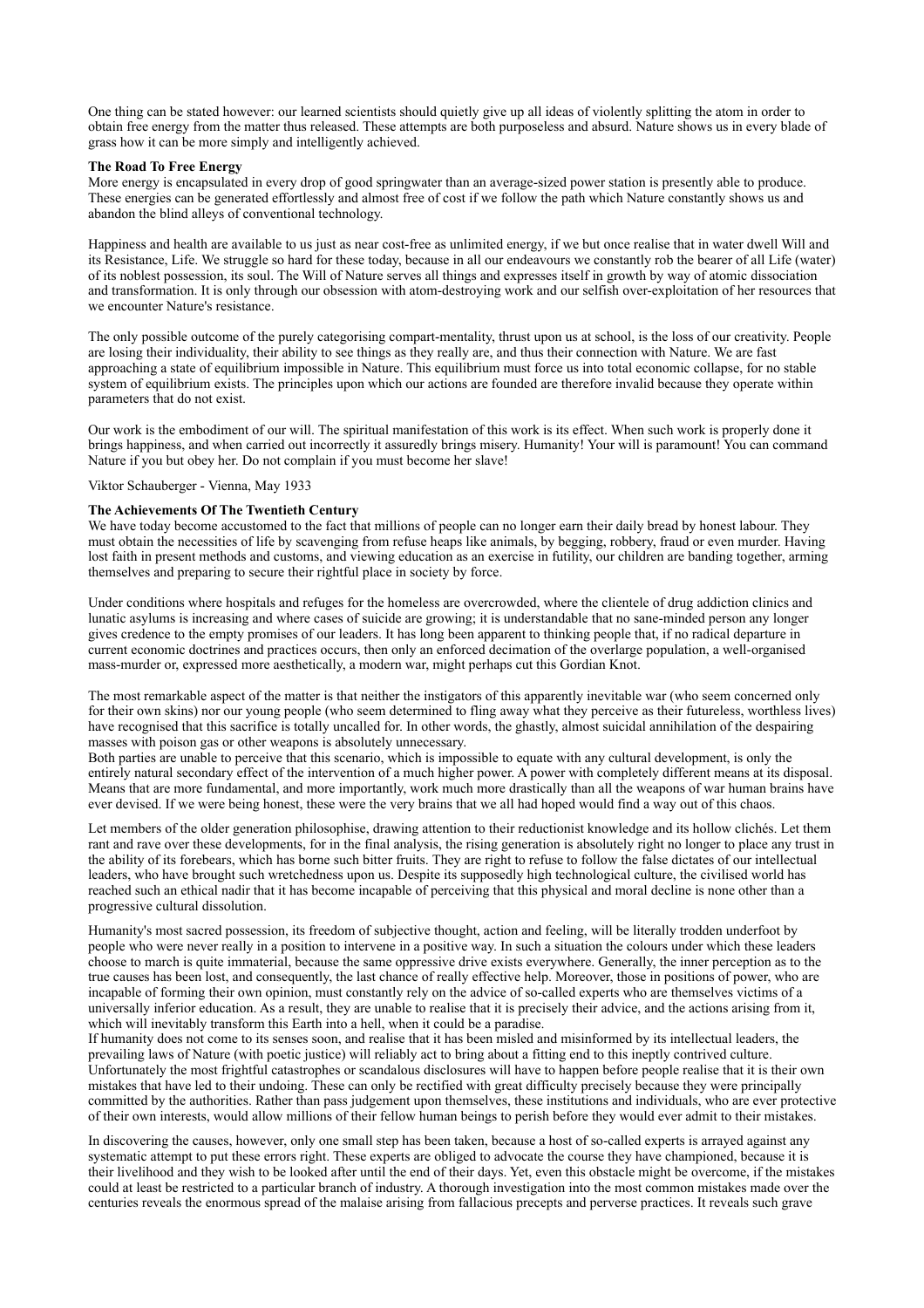cultural, technological and economic transgressions that no branch of industry is left untouched by it. No even partially unaware expert, can absolve himself of his complicity, whatever his chosen field.

When it becomes evident that the job-security of nearly every expert would be threatened under these circumstances, it will be quite futile to expect any support from such circles. At the outset a powerful opposition must be reckoned with. But this obstacle should cause no alarm, for we are not concerned here with the livelihood of a few, but with the existence or non-existence of the whole of hoodwinked humanity. The behaviour of our young people today certainly provides clear evidence that humanity is still morally healthy. They militate vehemently against the signs of decay emerging everywhere and refuse to continue to trot mindlessly down the road to war that has led us into an economic and cultural cul-de-sac.

Opposition alone, however, achieves nothing. Our youth will only achieve any practical success in their struggle when the causes are identified and the errors are revealed that were made by us and previous generations, plunging the world into misfortune. For this reason it will become a sacred duty for all those who perceive the full extent of what has happened, to put aside all personal advantage and enlist for the final putting-to-rights of these many errors. The same is also the duty of everyone whose inner feelings admit the mere possibility of wrong-doing.

The most effective way of doing this is to inform the general public of the great dangers of defective reasoning, and the futility of pursuing the present goals. Rich and poor, high and low alike, must become seized by doubt and well-founded mistrust. Affecting ever widening circles, this will ultimately kindle an inner sense of self-preservation in the broad mass of people. Once awakened, this inner sense must not be allowed to rest until the people (and therefore God) have made their verdict known. They will then begin to work at a grass-roots level and bring about the necessary change for the better. It may indeed be a thankless task to inform the broad mass of people of the coming dangers which it neither sees nor wishes to see. However, regardless of the possible futility of revealing the fearful Menetekel hovering above them, the attempt should still be made. At least our children and those dying helplessly in hospital should be made aware that they are the victims of history and the present culture arising from it.

Therefore the purpose of the following discourse is to arouse this inner sense of self-preservation in the public. If an instinctive premonition of the enormous dangers ahead, coupled with the mistrust latent in every human being, can be successfully awakened; then neither the problems affecting the Establishment's prestige nor its fears for its future will significantly impede humanity's final rescue from self-destruction. It is not the purpose of these general explanations to elaborate on the many indicators brought to light in a one-thousand year-old review. These are referred to briefly only where they have a profound significance and their correct understanding is necessary for comprehension of the whole. Naturally with such understanding, much will also have to be discarded. Once humanity perceives the wonderful conformity in natural law, and the uniformity prevailing throughout Nature, it will gain ethically and renounce any over-reliance on outward appearances.

If we want to influence the course of our own existence positively, an existence now constantly imperilled by the re-emergence of alien life-forms, and if we wish to safeguard it against further degeneration, we must allow Nature to take command. Or, if we do wish to intervene, we must first become conversant with the simplest principles of Life. Every living thing is ultimately a bridge towards the build-up of the whole. Similarly the various religions and world-views merely represent spiritual bridges (often in primitive form) and so must make way for better ones, once the ethical upswing of humanity has overtaken them. Indisputably the mightiest bridge of all for the evolution of life is represented by the entity WATER.

Science views the blood-building and character-influencing ur-organism, water, as a chemical compound, and supplies millions of people with a liquid prepared from this standpoint, which is everything but healthy water. All efforts to make science acknowledge the serious errors it has made are useless from the start, because for it to make such an admission would surely be to condemn itself. Of necessity, therefore, it must adhere to its present doctrines. All those still possessed of healthy common-sense should categorically refuse to continue to drink water prepared in this way. By continuing to consume such water they will inevitably degenerate into cancer-prone, mentally and physically decrepit, physically and morally inferior individuals. Let the experts and scientists, who are heavily attacked in what follows here, examine everything objectively and refute, if they will, the many criticisms presented. Those best placed to judge whether these assertions are well-intentioned or not, are the farmers, already struggling so hard for their native soil. Let all those who are forced to work in the great cities seriously contemplate what would happen if, in addition to their bread becoming increasingly scarce, expensive and of worsening quality, their water also disappeared. This danger will be all the more dreadful because the remaining reserves of water will become an unquenchable source of that most frightful disease, cancer. Cancer is constantly on the increase and, if too far advanced, has no really effective cure. Therefore let all those not fortunate enough to enjoy a cooling drink directly from a healthy spring consider where their water comes from, how it is distributed, and what artificial additives are used to make it drinkable.

Those unfortunates who are forced year-in and year-out to drink sterilised water should earnestly consider how an organism will be affected by water whose naturally-ordained ability to create life has been forcibly removed by chemical compounds. Sterilised and physically-destroyed water not only brings about physical decay, but also gives rise to mental deterioration and hence to the systematic degeneration of humanity and other life-forms. The same is equally applicable to all forms of vegetation and all other preconditions for life in Nature. The reason people mistake their cultural and economic decline for a passing crisis and strive in vain to master the increasingly widespread misery, lies mainly in the intellectual deterioration of humanity. Conforming to natural law this deterioration is followed or preceded by physical degeneration. Only a penetrating study by intuitively gifted people can fathom the innermost nature of the life-giving substance, water. Only through a painstaking investigation of the materialised ur-substance, water, will it become possible to show a mentally and physically degenerating humanity the ways which will once more lead us upwards.

# **Deep-Sea Water**

Were our learned scientists to investigate deep-sea water more thoroughly, they would discover that the material composition of the air absorbed by it differs substantially both in quality and quantity from that contained in extreme surface water. This fact also explains why deep-sea fish can glow and impart electric shocks. In its fundamental structure, the air absorbed by deep-sea water exhibits a similar composition to that still found in a few isolated high altitude springs. It is the high content of physically-dissolved carbonous matter and the lack of oxygen, coupled with the simultaneous exclusion of light, that gives this water its peculiar character.

Seawater at great depths cannot absorb gases by diffusion or convection. Therefore where the oxygen has also been consumed by living organisms, such seawater can actually be locally completely devoid of oxygen - or even fresh. Because the carbon dioxide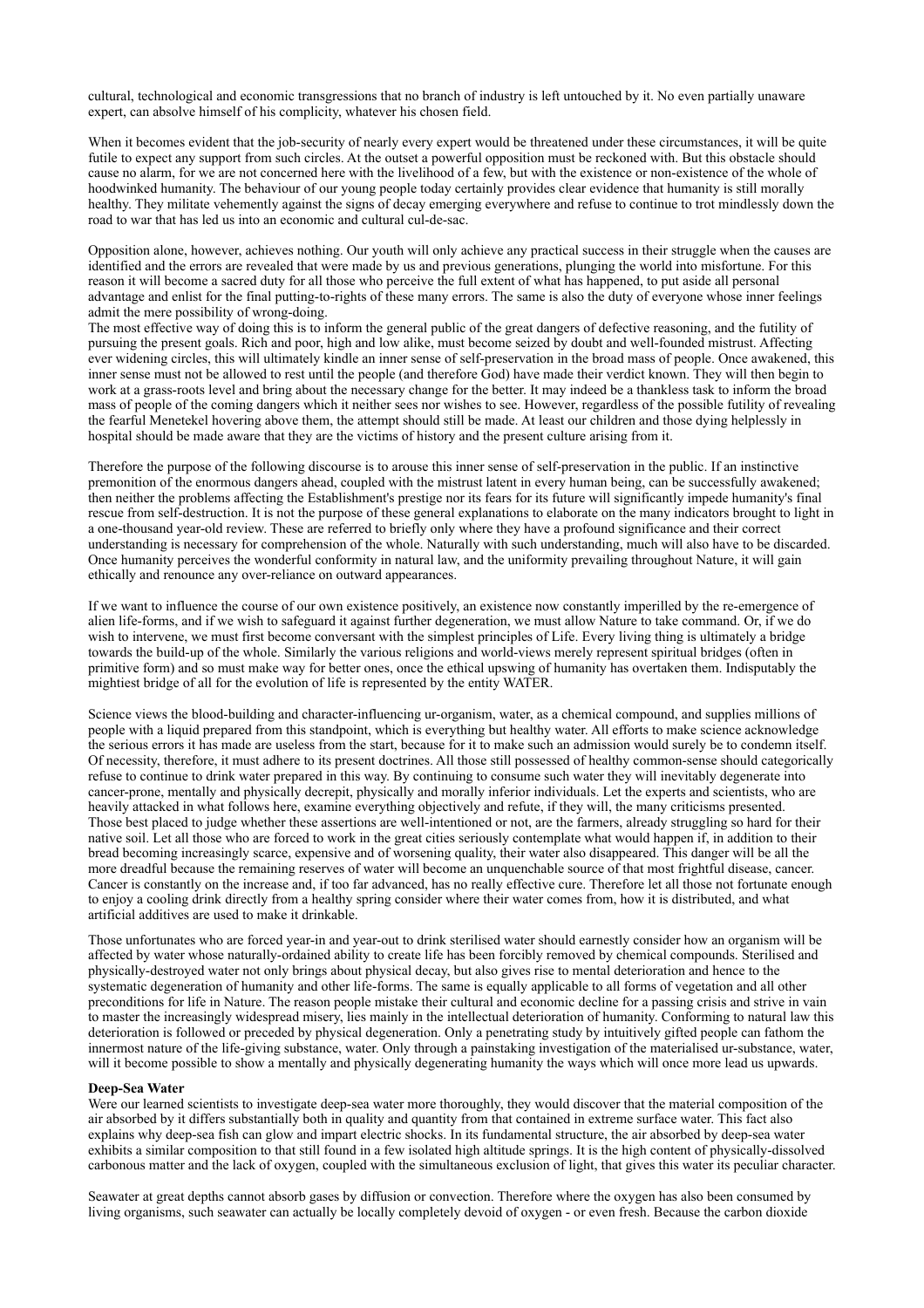content of the atmosphere is less over the sea than over the land, the conclusion can be drawn that the surface of the sea also absorbs carbon dioxide directly from the atmosphere.

Deep-sea creatures can be distinguished from their counterparts in shallow waters by their size, their strangely-constructed eyes, the different consistency of their bodies and, to a large extent, by their particularly original body-shape. The external environment stamps each individual with its own characteristics. Hence there are certain contradictions which can only be explained by understanding the nature of the water in which these organisms live.

One would tend to think that, owing to the water-masses pressing upon it, an organism living in the deep sea would have a correspondingly more strongly-built body. However, in contrast to the fish with robust skeletons and strong muscles found along the shoreline, deep-sea fish have extremely delicate, paper-thin, almost weightless skeletal frames. The fact that these creatures burst open when they are brought up from the depths is also attributed to the physical structure of their bodies. This purely mechanical explanation is a serious error. Just as the organisms brought up from the deep sea regularly explode, the same occurs with water raised from such depths. It will warm up relatively quickly with the addition of the requisite quantity of oxygen and highly complex carbons (such as oil) or will burst its container if this is sealed.

A great many natural phenomena occurring in the depths of the ocean could easily be explained were the experts aware of the inner nature and character of deep-sea water. This holds particularly true for the phenomenon of ebb and flood, whose true nature will be described in a later chapter.

For the same reason, our energy-technologists would abandon contemporary methods of generating electricity if they but knew that this can be obtained directly from the deep sea by means of the simplest apparatus. Contemporary apparatuses and instruments would rapidly become obsolete because humanity has no need to go to such lengths to obtain light, heat and other forms of energy - it could be obtained in any desired quantity almost without effort or expense.

# **The Quantitative and Qualitative Deterioration of Water**

For about a decade the groundwater has been sinking so fast in many areas that the number of years before people will be forced to abandon their upland villages and homes can be counted on ones fingers. This is either because their vital water supplies will have ceased to exist or will be obtainable, if at all, only at great cost.

With the sinking of the groundwater table, springs peter out, streams dry up and the soil, which ought to provide our daily bread, dies of thirst. In other places where water rises out of the Earth again, rivers break their banks and turn the countryside into swamps. In addition to this alarming quantitative shift in the distribution of water in, on and above the Earth, an even greater danger threatens: the qualitative deterioration of increasingly-scarce residual sources of water. This will render not just drinking water, but even domestic water, directly harmful to health.

Just how far the latter danger has already advanced is clearly evident in a Press article concerning an investigation of the water in Londons reservoirs and swimming pools. It appeared in the Daily Mail on 23rd August 1933. These investigations established clear proof of the presence of over a million bacteria per cm3 in the water of public swimming baths - places where thousands of people seek recreation, yet who thereby expose themselves to serious contagious diseases. If this danger already exists in constantlymonitored facilities, how much greater it might be where such controls are absent. Apart from these revelations this investigation produced yet another surprise: it was established that where attempts had been made to remove this danger through chlorination, bathers experienced serious inflammation of the eyes and mucous membranes of the nose.

### **The Sterilisation of Water**

One of the most difficult tasks in the treatment and preparation of drinking water involves the sterilisation of surface water and immature (juvenile) groundwater which endanger health and are unsuitable for drinking purposes. As a rule this water is taken from rivers, lakes and reservoirs or, where these sources are unavailable, is pumped up from deep wells and rendered (theoretically) drinkable with the use of chemical additives. All those forced to live in cities are well acquainted with the bad taste of mechanicallyfiltered water, water which is contaminated by micro-organic matter, artificially polluted by chlorine, irradiation or other sterilising agents and disinfected by chemical compounds and other ingredients. What are not known, however, are the consequences ensuing from this.

While the dreadful consequences accruing from the continual consumption of sterilised drinking water may not be clear to watersupply engineers, doctors cannot claim to be unaware of the causes of the sickness appearing everywhere. Their responsibility is all the greater since they are the ones who are supposed to keep the organic formation of the body and its various stages of development under constant observation and study. In view of the fact that contemporary doctors must also acquire certain preliminary technical knowledge and an understanding of various basic chemical and physical principles before beginning their medical studies (which to a large extent will actually rob them of their connection with reality), practising physicians should at least understand what effect the continuous consumption of sterilised water will have on the human body and whether the continued use of this method of sterilisation should still be permitted.

Those doctors who dedicate their whole lives to cancer research and are adequately supported financially in their endeavours should first of all ask themselves the question: how does such bacterial life evolve in the human body or in any other organically-constituted body? It is not sufficient merely to record the existing facts and to try to eliminate the unwelcome life-forms that already exist. The very fact that the development of bacteria is enhanced in water - water left standing for long periods, flowing slowly in the sunlight or in badly-enclosed, open wells - must point to certain correlations which urgently need to be researched, in order to put an end to the danger of disease associated with them. If this path has not yet been trodden, it is because our practising physicians themselves have already lost touch with Nature.

In the final analysis, all attempts to purify drinking water are directed towards creating conditions unfavourable to the bacterial life that evolves in it under certain conditions, in the hope of eradicating it. If the water has been rendered `hygienically impeccable` in such manner, then, as a rule, one is entirely satisfied with it and believes that enough has been done. Quite apart from any other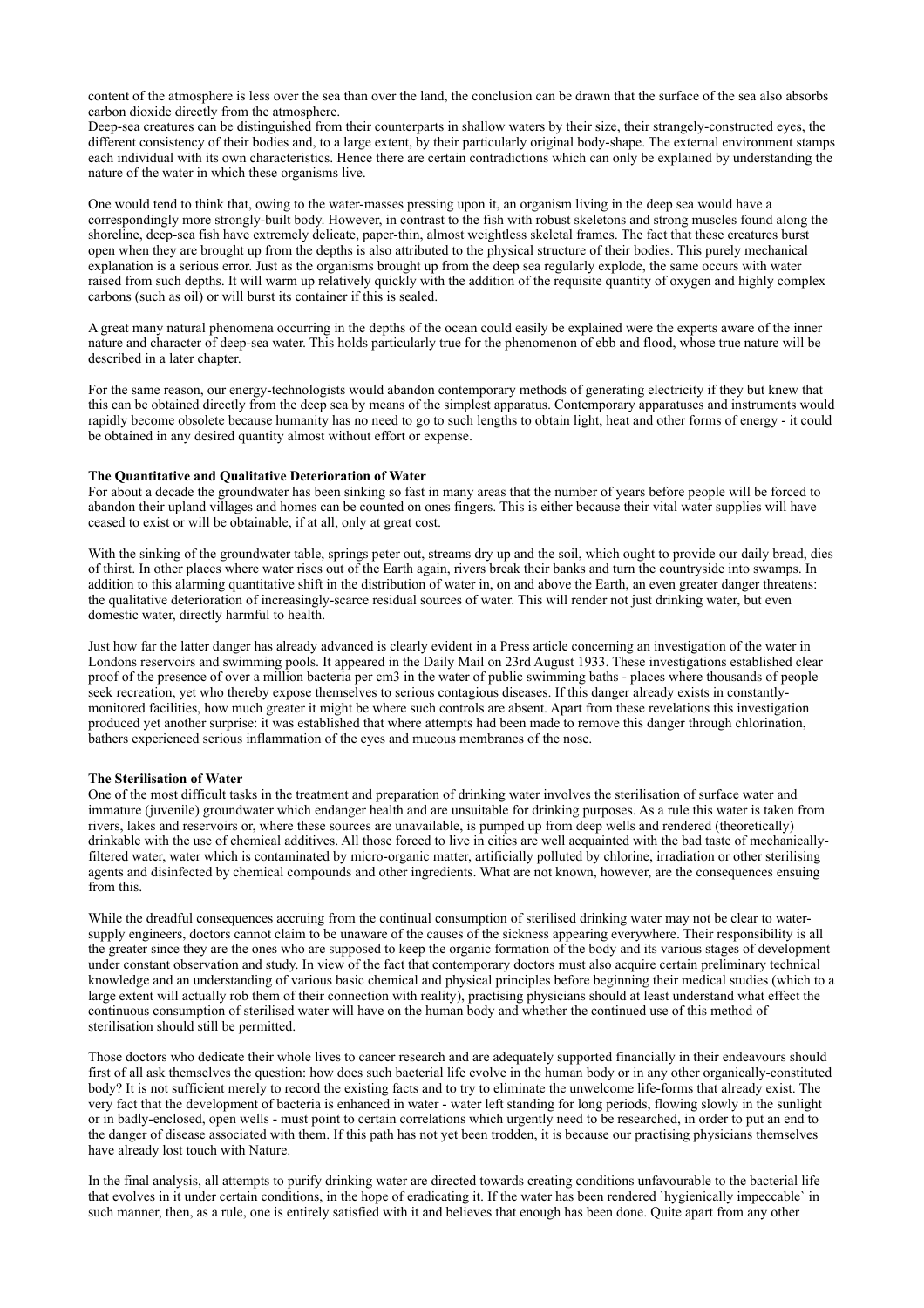associated hazards - for example, residual micro-organic matter unpurged by present systems of sterilisation - it never enters anyones head that certain material energies will also be denied to people who regularly consume sterilised water, sterilised milk or other sterilised foods. This deficiency will lead to a decrease in their mental, physical and sexual potency and will inevitably increase the health risks to their weakened bodies. After a lengthy time of constantly consuming water treated in this way, the blood will be systematically destroyed. This enfeeblement leaves the door wide open to the entry of disease.

# **The Chlorination of Water and its Consequences**

In the increasingly difficult matter of supplying drinking and domestic water to cities and housing estates, scant consideration is given to the waters content of suspended solids. In addition, its internal physical processes and character are also completely neglected. As a rule, chlorination is deemed satisfactory to obtain clear, pure and germ-free water.

There is hardly a city where water is not disinfected or sterilised through the addition of chlorine, compounds of silver or irradiation with quartz lamps. In all these processes oxygen in statu nascendi, or an allotropic form of common oxygen, is produced which will kill off all living organisms. If water thus treated is drunk continually then the very same processes that we wish to achieve through water sterilisation must also take place in our bodies. Frightful consequences can ensue from the constant consumption of such water. When sterilisation only is taken into account, there arise the various forms of the disease we collectively call cancer. In 1920, 2,400 people died of cancer in Vienna; in 1926, 3,700 fatal cases of cancer were recorded; in 1931, 4,900 fell victim to this terrible illness. From these figures the progressive spread of this disease is clearly evident.

This dreadful scourge which, despite all the efforts and skills of our medical research institutes, can neither be accurately recognised for what it is nor effectively controlled, and whose spread affects more and more victims, is primarily an after-effect of unhealthy or badly-conducted water. This not only contributes to the chemical make-up of our food and the constitution of our blood, but also determines the quality of the composition of the atmosphere directly surrounding the organisms inside the body. Relevant statistical data clearly reveal that cancer is most prevalent in those districts where no good, high-quality springwater is available. Even in those places where the springwater is still good and healthy, it will deteriorate as a result of being transported in pipelines sometimes hundreds of kilometres long. The emerging pattern of the spread of cancer can be measured against the length of the pipes in which domestic and drinking water flows to its point of use.

Naturally this assertion will be immediately countered by the statement that the water has undergone all conceivable tests and its dayto-day content of dissolved and absorbed matter is accurately monitored. If we continue to drink sterilised water only, we must also accept the ensuing consequences. If we do not wish to suffer a slow death in mind and body, we must search and strive for other ways to cast the Devil out of todays drinking water, but not with the Devil himself !

# **The Substance - Water**

By taking the right paths we are led back to Nature and hence to the source of life, to healthy water. The higher up such water springs forth from Mother Earth the healthier it is. Borne up by inner energies it emerges only when ripe - when it has achieved its proper physical composition and when it must leave the Earth. The absorbed air content of such water consists of about 96% gaseous, physically dissolved carbones. As a result the psyche or the character of water can be described as being of very high calibre.

There are some springs which exhibit such a high content of carbonic acid (this expression is in any case incorrect) that when small animals inhale the vapour from it in the surrounding atmosphere they die almost instantly - the Dog Spring in Naples being an example. This water is also dangerous for people who suck it into their mouths directly from the spring, and inhale its rising gases at the same time. Mountain folk call such springs `poisonous water`. Today springs can still be found which people avoid and which are fenced off to prevent access by grazing cattle.

According to folklore these springs are inhabited by `Waterworm` which, if swallowed, irrevocably cause death within a few days. If a metal container is filled with such water and placed in the open air, the water heats up inordinately quickly, displaying a slight effervescence at the surface. Incidentally this phenomenon also sometimes happens when wells are bored. Whenever these events occur, the exposed water quickly subsides and the well is soon dry. When such water is exposed to the air, the emergence of an abundance of bacterial life is soon observed. The warmer the water becomes, the less complex and the more primitive the bacteria. If warmed-up rainwater is poured into this water, a few drops of oil are added and the whole container sealed, the contents of the container very soon explode.

What has happened here? The negative atmosphere, the psyche contained in the high-grade springwater oxidises. It interacts with warm, heavily-oxygenated and consequently predominantly positively-charged air. When this interactive expansion encounters an obstacle and when a high-grade carbone is present - for example, in the form of oil - it shatters the container. If such water is drunk quickly when the body is hot, the same phenomenon occurs in the body of the drinker. The affected person feels a stabbing pain in the lungs and dies within a few days. Alpine farmers describe this rapid sickening as the `vanishing lung disease` (galloping consumption). If such cases are less frequent today than in earlier times, this is only because such high-grade water is now rarely found.

By means of the above interactions, energies will be either freed or bound. The defining factors connected with this encompass the diverse composition of the atmosphere and the varying effect of light, both of which are conditional on the season and the height of the Sun. The longer the water is exposed to the influence of light and the more it comes into contact with the air during flow or through mechanical motion (stirring action), the more it will relinquish its former geospheric characteristics, absorb those of the atmosphere and become warm, stale and insipid.

The more immature (juvenile) the water emerging from seepage springs or otherwise extracted from the ground, and the smaller the difference between contrasting magnitudes originally present, the weaker will be the interactions. The more inferior the quality of the products of this energy-exchange, the less complex are the micro-organisms which evolve. This necessarily results in the mental and physical degeneration of all those organisms that use this low-quality water in order to function. If the vitally important oxidising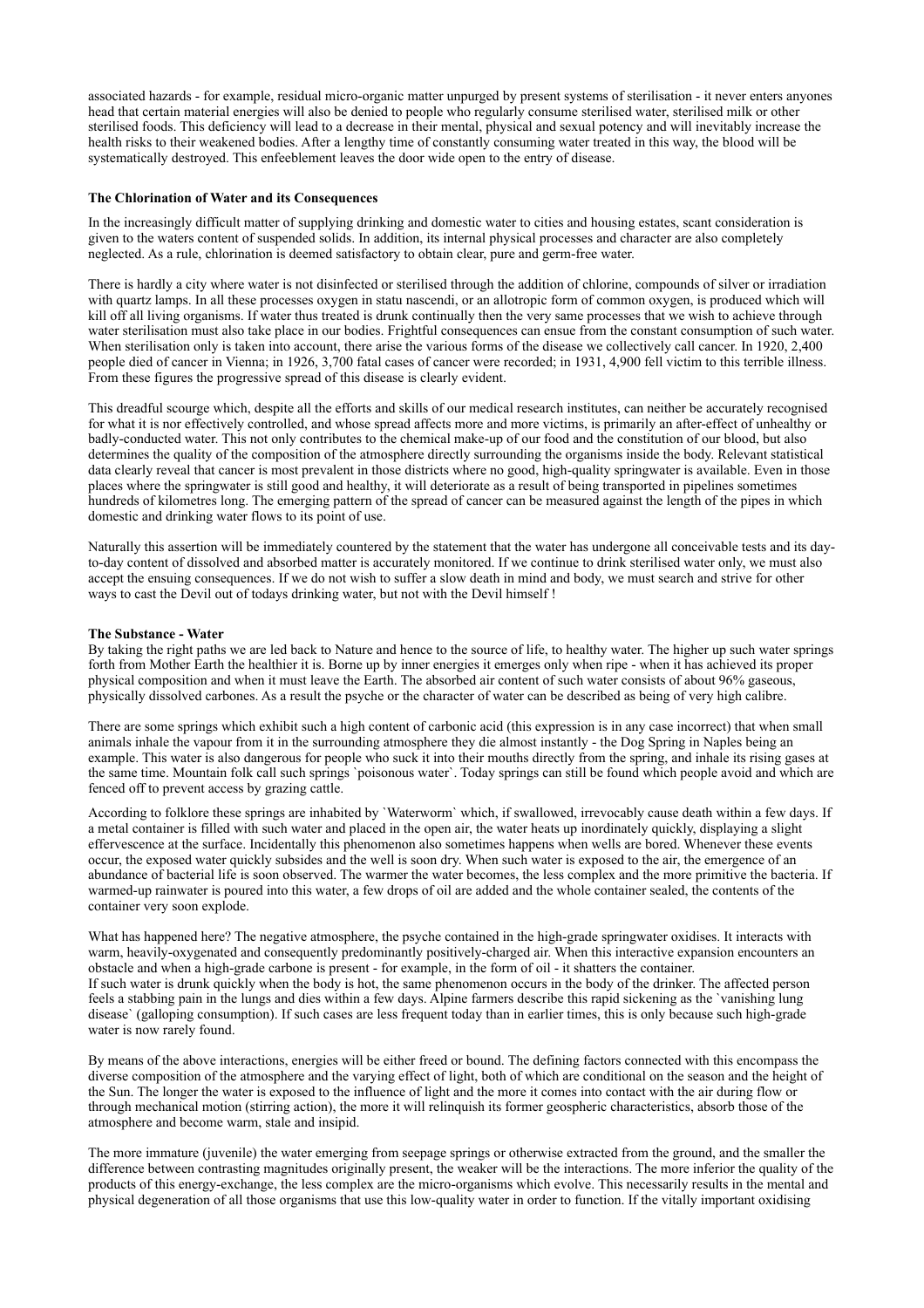processes can no longer occur in an appropriate high-grade form, it is unreasonable to expect to find high-grade properties and processes continuing in water that is no longer able to maintain its inner ripeness or has lost its previously mature characteristics. It should therefore come as no surprise if, in such water, a variety of more primitive life-forms come into existence, which ultimately pose a threat even to human life.

Whereas an initial supply of oxygen was necessary for the emergence and development of these organisms, an excessive concentration of oxygen or an over-supply of a lower-grade oxygen would tend to be fatal to them. In this regard the same sort of thing happens to us. If we wish to visit the sphere of oxygen, the stratosphere, we must take with us oxygen of the same composition normally encountered in our own sphere. The same holds true for the supply of fresh water on ocean voyages. If excessive quantities of oxygen are injected into water then, in the long run, such water can support neither bacterium nor human being. Since the bacterium has no other way to breathe it must die immediately - whereas the human being, who at least still has a chance to gulp down some healthy air, perishes only in the course of time.

The bodys metabolic processes are dependent on a specific composition of basic elements - the carbone and oxygen groups contained in water. Similarly, the development of qualitatively high-grade vegetation is dependent upon there being a particular ratio between the quantities and qualities of these substances in the basic formative substance - water. These quantities and qualities generate a particular internal temperature appropriate to each organism in which they are taken up (whether by breathing, through the consumption of food or the direct supply of water) as a result of the interactions occurring during these reciprocal oxidising processes.

A particular inner temperature produces a certain physical form which in turn generates the special kind of immaterial energy we encounter as character. Hence the old saying mens sana in corpore sano" (a healthy mind in a healthy body). If the composition of basic substances should in any way be altered, not only must the metabolic basis for further growth of the body change but so must its spiritual and intellectual growth and further development.

Briefly summarised: healthy air, healthy food and healthy water produce not only a healthy body but also good character traits.

### **The Consequences of Contemporary Water-Purification Processes**

The quality and quantity of waters oxygen content is substantially altered under present systems of aerobic water purification which take place under the influence of light This immediately results in disturbances to the metabolism. As a further consequence, it results in aggregations of oxygen which the water in the body, already over-saturated with oxygen, cannot assimilate. As a result of the additional internal pressures thus created the first symptoms of disease manifest themselves as swellings and tumours. In the case of trees, these become clearly visible in shade-demanding timbers exposed to direct sunlight, in warm, strongly-oxygenated soils.

The presence of excess oxygen in the enlarged cells leads to production of high levels of acid and subsequently to inflammation. This inflammation in turn engenders even higher temperatures - fever - causing the oxygen to become increasingly aggressive and eventually to compensate for the lack of any other carbones by combining with the substances of the tissue itself. This results in the emergence of inferior and less complex microbes which, under suitable preconditions, begin their vital activity. In the absence of other food they make a regular feast of the macro-organism - the body. The disease-causing organism is therefore the indirect product of incorrect metabolic interactions. Science describes this is as cancer.

The only means of defence presently available to science is the knife or radiation. Were our doctors to understand why cancerous tumours really begin to flourish once the body is opened up, or were they able to comprehend the underlying causes of combustion phenomena (inflammation), they would no longer use these methods.

It is a remarkable fact that distilled water greedily absorbs gaseous substances from the surrounding atmosphere, so that it soon takes on the smell of the substances surrounding it. Because such sterile water extracts gaseous carbones from its environs, medicine has also made use of it to purge human blood. The consumption of such water can only bring about a short-lived improvement in the general condition. In the most favourable cases it merely acts as a stimulant but, in the final analysis, such water can only act destructively on the organism, since it ultimately removes carbones from it. In this case these are not excess waste products but the most vitally important formative substances.

The beneficial effect of completely sterile water, therefore, can only be of brief duration, since the surrounding medium - the body is divested of its most highly essential substances. This then serves to create the breeding ground for new micro-organisms. If attempts are made to sterilise water by chlorination alone, some of the oxygen will still be retained after the disinfecting activity of the aggressive oxygen has ceased. When this encounters the requisite particles of carbone it triggers the formation of microbial life in no uncertain measure. The carbones in water should be viewed as negative electrons and the oxygenes as positive electrons which, under the influence of temperature and in conformity with natural law, are mutually opposed in inverse proportion.

If we take in good food, good air and healthy, mature water, highly complex bacteria are formed which consume the low-grade lifeforms that may eventually develop. If on the other hand we ingest inferior raw materials, whether in low-quality food or carbonedeficient water, no high-quality bacteria can evolve. The life-forms developing from these less highly-organised raw materials consume the body, originally brought to life and uplifted by high-grade bacteria. The correct composition of the blood and its inherent energies, which are determined by these metabolic processes, are of crucial importance. The decision to breed predators or beneficial organisms in our bodies therefore lies completely in our own hands - or in the hands and brains of specialists in agriculture, forestry and water resources. A certain uniformity prevails throughout Nature. Hence these symptoms appear in a similar fashion everywhere, as is evinced by other forms of vegetation. The errors that have been made must therefore take effect universally and must therefore provoke a general decline.

The inner material content of water is also crucial to the height of the groundwater table. As revealed by springwater rising vertically to the top of mountains, the inner energies in mature water become so powerful that they are able to overcome the inherent weight of water-masses, if aquifers are properly formed and not too large in cross-sectional area. Experimental proof of this is easy to produce, as the photographs in figs. 3a, 3,b & 3c show. The sinking of the groundwater table is above all a result of metabolic disturbances in the groundwater. Consistent with this phenomenon is disturbance in the circulation of blood in our bodies and the movement of sap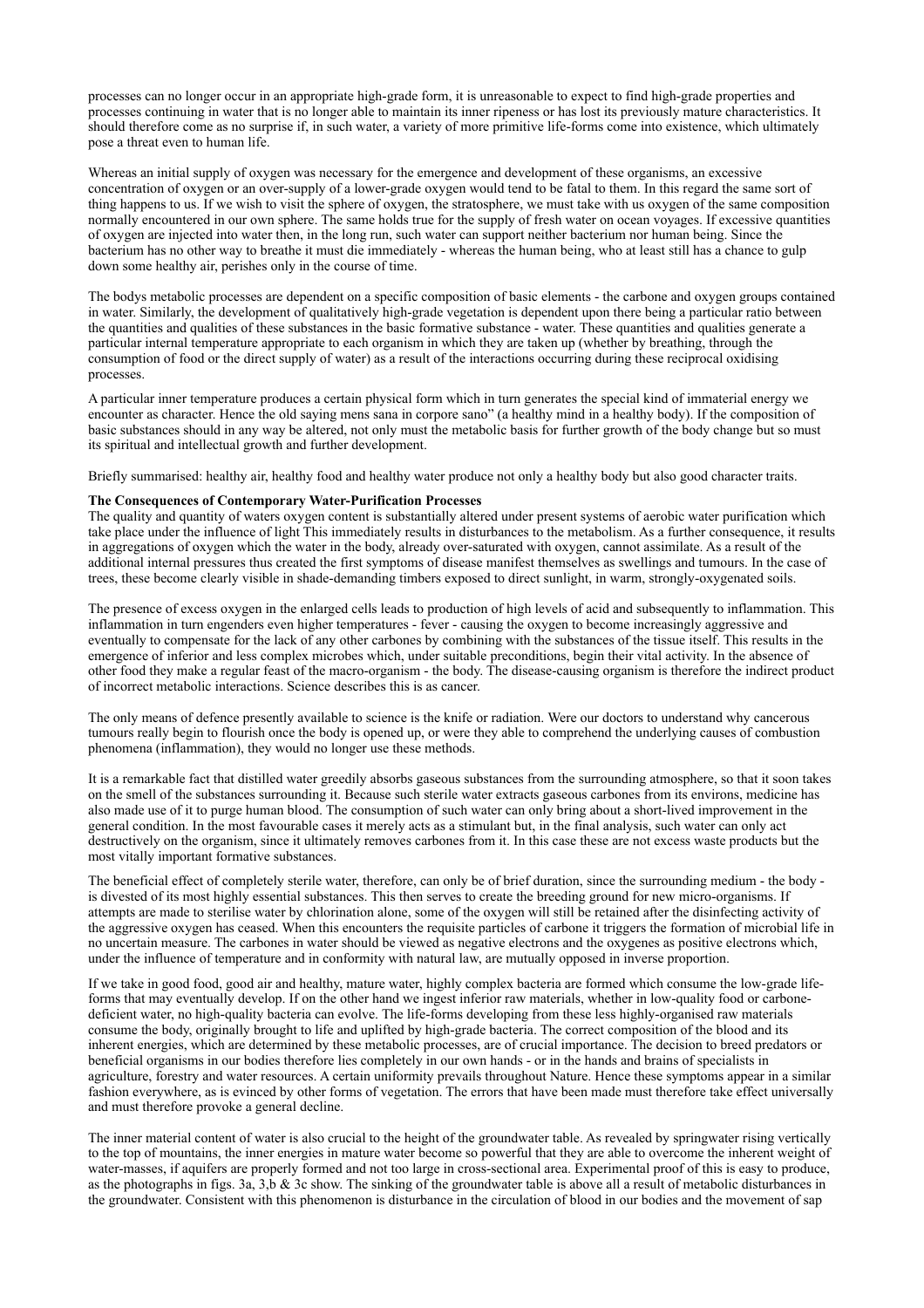in plants.

### **Concerning Micro-Organisms**

Let us look at some situations in which bacteria are produced. House floors were traditionally constructed of softwood such as pine or fir. These were frequently washed and lasted for decades, even when the gravel underneath was permanently wet. As new styles of interior decoration became fashionable, people wanted hardwood parquet flooring, which was laid directly over the softwood subfloor. When these parquet floors were washed, micro-organisms sometimes developed and multiplied so that the superimposed flooring disintegrated in the space of a few years. In such cases our experts maintain that the timber employed was already infected. The true facts are substantially different. The structure of fine hardwood is of a higher quality than the more coarsely-grained softwood. Fine-grained wood contains qualitatively higher-grade proteins which metabolise only very slowly with a normal supply of oxygen.

If there is sufficient space between the old lower floor and the parquet floor, so that no air-tight intermediate layer can develop between the materially different types of wooden flooring, then these floors can last for decades, provided the wood is of suitable quality. If however the upper floor is washed and the intervening space is sealed off as the wood swells, then between both floors a warm, humid layer is created. Owing to defective water-proofing this now obtains its air and oxygen supply from the rising groundwater in the walls. This is water that has not been exposed to the Sun.

The concentrated oxygen rising with the uninsolated groundwater will expand in this moist, warm, intermediate zone and become aggressive. In this condition, this highly-organised oxygen first of all combines with the less-complex proteins of the sub-floor. The energies resulting from these metabolic processes provide the impulse for the development of certain micro-organisms, which begin their vital activity at appropriate ambient temperatures and eat away the parquet floor from the bottom upwards. Different types of food and micro-climate propagate different strains of these micro-organisms. They eventually infest the wider environment once their original breeding ground has been destroyed. It is therefore obvious that sickening trees in the forest will also be invaded by parasites. This especially affects shade-demanding species planted by modern foresters in the open: their sap becomes highly oxygenated and exhibits a much coarser structure. These phenomena are only the secondary and subsidiary after-effects of clearfelling operations practised over the last hundred years or so. The primary cause of the serious damage ensuing from clear-felling will be addressed later.

The question of how the microbe world comes into being and all its various preconditions cannot be usefully addressed as long as water continues to be viewed as a lifeless substance and its inner metabolic processes are not taken into account. It is always the incessant metabolic activity of and within water that generates a particular life-form. Regardless of whether it is beneficial or harmful to humanity this life-form will ultimately serve the build-up of the whole.

Another instructive example concerns the living conditions of the grotto-olm, a blind, cave-dwelling salamander of the genus proteus (fig. 4). If we study the water in subterranean lakes, where the influence of light is totally excluded, then in such water we find an extremely peculiar atmosphere and no microbial activity. Apart from olms, present in these lakes in great number, there are no other living things. On what, then, do the olms live?

The heavy concentration of oxygen in such water requires only a slight warming and a consequent increase in aggressiveness in order to transform highly complex carbones into an even higher quality, which the olm then ingests with the atmosphere contained in the water. The olm's respiratory processes and bodily heat trigger strong oxidising phenomena, leading to the development of increased heat. Together these are sufficient to transform highly complex carbones in the olm's body into the kind of food it requires to sustain life.

On the other hand if the olm is removed from the cave and exposed to increased oxygen, the surface of its body begins to discolour and the olm dies. However if the olm is immediately placed in a container at the place where it was caught and if it is not exposed to the light of day, and if warm rainwater is poured into the container, then the identical phenomena occur. Again we encounter the same principle which for example also explains the mountain trout's peaceful stance amidst rushing water.

The above examples, however, are insufficient to clarify the true nature of autogenesis (spontaneous generation), which was acknowledged in the Middle Ages, but is rejected in modern times. Another simple example brings us even closer to the facts of the matter. Those places where very dark and glistening water streams out of the Earths surface are the spawning-grounds of fish for good reason. If we examine such water at the very limit of light penetration (at the place where it first encounters incident light) a noticeable change can be detected in the matter found in such water and, the first beginnings of bacterial life. The closer we approach the zone shielded from light, the more highly evolved the bacterial life in the water becomes. Conversely bacteria are increasingly less complex the longer water flows in the light.

If we observe the fish living there the same picture emerges. The closer the fish to the spring, the tastier they are. Every fisherman knows that the powerful, stationary trout which live close to the spring, spurn every type of lure. Another remarkable fact is that these fish can live for months in caverns, to which they migrate when the water subsides during the hot summer months. The feeding habits of these creatures, which spend half their lives in daylight and half underground, are substantially different to those of fish living in the lower reaches of rivers and are similar to the lifestyle of the olm. A fact well known to alpine hunters is that the consumption of these almost-blind fish leads to higher sexual potency.

Another very interesting phenomenon is demonstrated by the emergence of mealworms. If a vessel containing meal is placed in a dry, warm spot, then only a few worms come alive, or none at all. In order to obtain a greater quantity and better quality of worms, an old woollen cloth or a bone is placed in the meal and the lid closed. The increase in the worm population is caused by the introduced third category of carbone whose origin stems from a more complex group of vegetable matter than the meal.

While on the subject, a few interesting experiments can be described. If we pour a dilute solution of potassium chromate, or iron or copper sulphate, onto a moist gelatinous film, beautiful patterns of deliquescence appear which under the magnifying glass exhibit a delicate, strongly branched structure. If river water is used to make the gelatine and the whole experimental arrangement is placed at the interface between a positive and a negative temperature gradient, then after a certain time various fungi, algae and mosses can be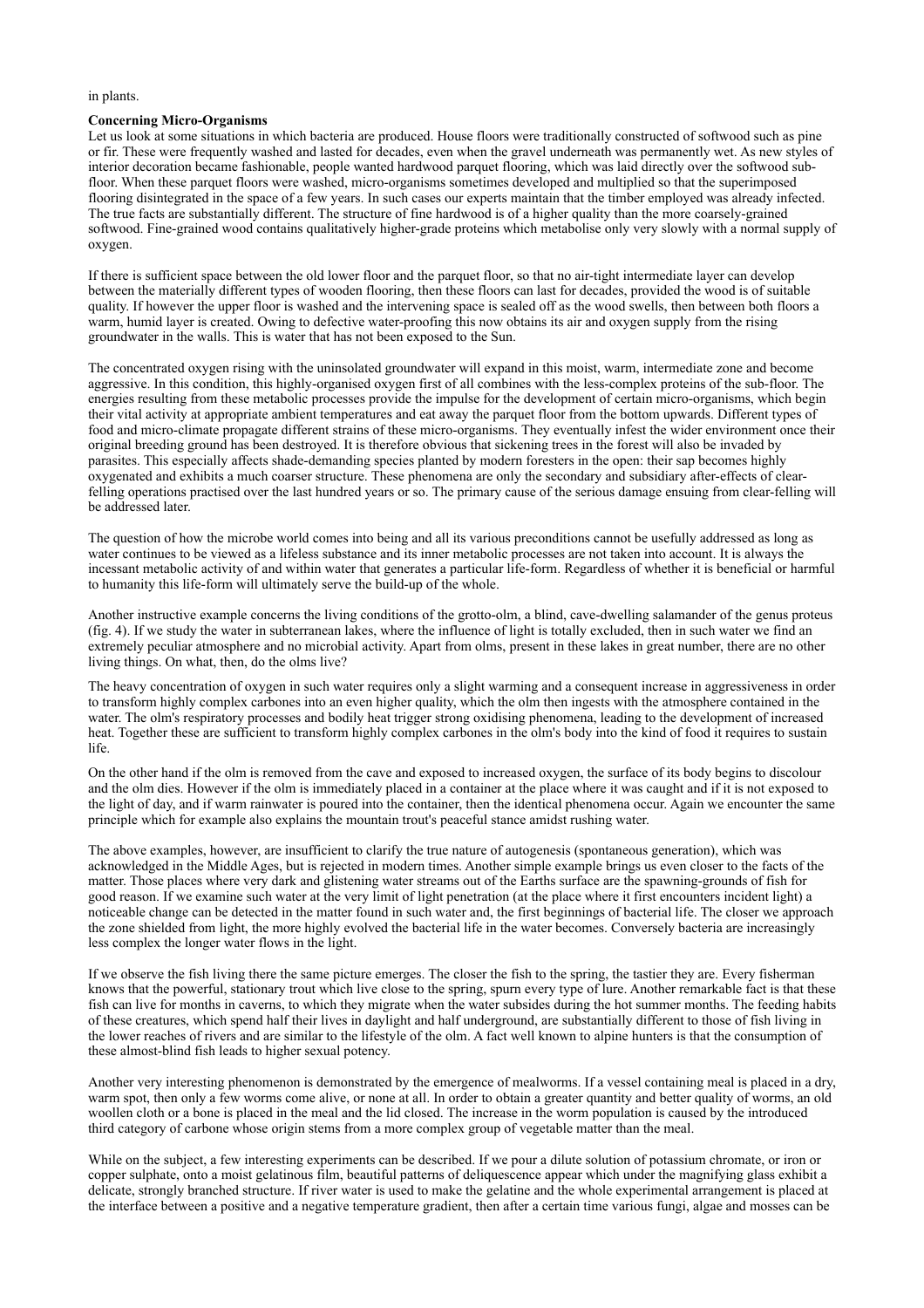detected under the microscope. On the other hand if fresh seawater is used instead of fresh water, then different flora and fauna of this microbe kingdom will appear which are characterised by more worm-like, wriggling organisms. Under the right conditions this microbial world behaves in the same way as its brothers and sisters in the macro-world. It devours everything around it while engaging in the mutual struggle for existence, excreting all unusable matter and reproducing itself with incredible speed. The results of this experiment are particularly clear if the procedure is carried out in a well sealed glass vessel, insulated externally in order to maintain the correct temperature gradient (in this instance created artificially) and to prevent any transfer of energy to the outside. Apart from an atmosphere conducive to the formation of the desired micro-organisms or worms, the presence of a third, more highlyorganised substance is necessary in order to activate the energies and to create the conditions: For example, a drop of oil in water of the appropriate composition.

Whether the propagation of these micro-organisms is caused by their own physical energy or through the effect of an artificiallycreated temperature gradient, is quite immaterial. The most important factor in both cases is the necessary alternation of the climate over short periods of time. This frees the life-generating energy at the point of intersection between the individual climatic zones (at the interface between two complementary temperature-gradients). Once again the prerequisite for the success of this experiment is the correct proportion of basic elements, the oxygen and carbone groups contained in the water. An appropriately-shaped vessel with a suitable air-tight seal is also required, in which the inner climate can be produced and maintained which is suited to the respective creature and therefore necessary for its life activity.

Another example can be mentioned to clarify a natural phenomenon which science has so far been unable to explain, but which can be clarified easily if we observe the circumstances that give rise to these remarkable events. These are the so-called `worm rains` in Lapland which now and then happen in spring, during which it rains living white worms about 3cm  $(1/4")$  long. The usual, but incorrect assumption is that these worms, which fall from the heavens under the blood-red light of the midnight Sun, are somehow, somewhere caught up by wind, gathered together into a worm-cloud and at a particular location fall back to Earth in their thousands.

A similar curious phenomenon is the so-called `rotting season` that starts in Lapland towards the end of July and lasts about four weeks. Trees should not be felled during this period because after a few days fungus appears in such profusion that all the work is in vain. Even heavily salted bacon is tinged with all manner of colours. The smallest wound festers and can only heal after the rotting season has passed. The same applies to animals, since any wounds they suffer during this period are also incurable. The young born in this period of purulence are often deformed. Mosquitoes and other pests die off en masse after the rotting season is over.

Further proof that a certain seasonally dependent climate or particular light influences enhance the propagation of a superabundance of micro-organisms is provided by epidemics that regularly occur under certain preconditions. These are caused by bacteria alone. They represent Nature's most effective self-defence when the human organism foolishly interferes with the driving forces of Life and Nature.

It is well-known that varying intensities and qualities of sunlight peculiar to each season play a major role in growth. For example, if light is directed into a room through window-panes of a particular colour then the flies begin to die off. However, if the colour of the glass is changed they can revive. The decrease in tuberculosis since radio waves first vibrated through the ether is also no accident. These emissions cause an unbalanced and excessive concentration of oxygen both in water and the atmosphere which goes a long way towards explaining why human beings have become faster-living, more hot-tempered, but regrettably less intelligent in the process.

Studies of earth rays and the appearance of symptoms of cancerous decay frequently associated with them, reveal that these can also be traced back to interactive processes in the interior of the Earth which have been impaired locally. These have been unfavourably affected by shifts in the distribution of groups of basic elements, for which groundwater acts as a conveyor, distributing them to all life via the soil's capillaries. All these phenomena, so mystifying to science, can be duplicated or prevented once the nature of the primal substance of all life, the nature of water, is understood.

### **Water Supply**

If we study the water supply system of the ancient Romans, we can observe from archaeological remains that when their towns were originally founded great trouble was taken to deliver the necessary water to the place of use in wooden pipes and in conduits of natural stone. It was only later, due to the constant increase in the demand for water as the towns grew, that they hit upon the unfortunate idea of conducting bathing and drinking water in metal channels.

Where the use of wood was discontinued, the choice of suitable material for the pipes was determined by observation of the behaviour of coins of different metals, which were thrown into the springs for ritualistic purposes. The type that best resisted the various influences over the years was selected. According to the nature of the water many metals became thoroughly encrusted, whereas others were almost entirely dissolved. When water is supplied in long, iron water pipes serious material transformations can occur under certain circumstances which cannot be detected with present-day instruments, but which are of crucial importance for the character or the psyche of the water.

It is known that electrolytic processes - energetic processes - are instrumental in the formation of rust. These take place on the internal surface of pipe-walls through the action of carbon dioxide, which evolves as a result of changes in temperature and the presence of oxygen. The carbon dioxide released through the reciprocal effects of heat dissolves the iron in the pipes, in the process of forming ferric bicarbonates. If further quantities of oxygen are added as a result of excessive aeration of the water, then with the simultaneous onset of electrolytic processes the ferric bicarbonate will be converted into hydrated iron oxide (rust). This is precipitated from the water as iron ochre, causing a narrowing of the pipe diameter. In this regard it is to be remembered that the volume of wet iron rust is ten times greater than that of the parent material.

As a direct consequence of these processes a certain quantity of carbonic acid is removed. This was formerly contained in the water as an essential ingredient in the constitution of its psyche. Hence the psyche of the water deteriorates. The transformation processes that take place at certain temperatures and which lead to the formation of iron ochre as an end-product already have artificiallypretreated iron as a base material. Whatever natural character the ore lying deep inside the Earth may have possessed is removed as a result of smelting and the admixture of various ingredients. If in the process of forming hydrated iron oxide, solid components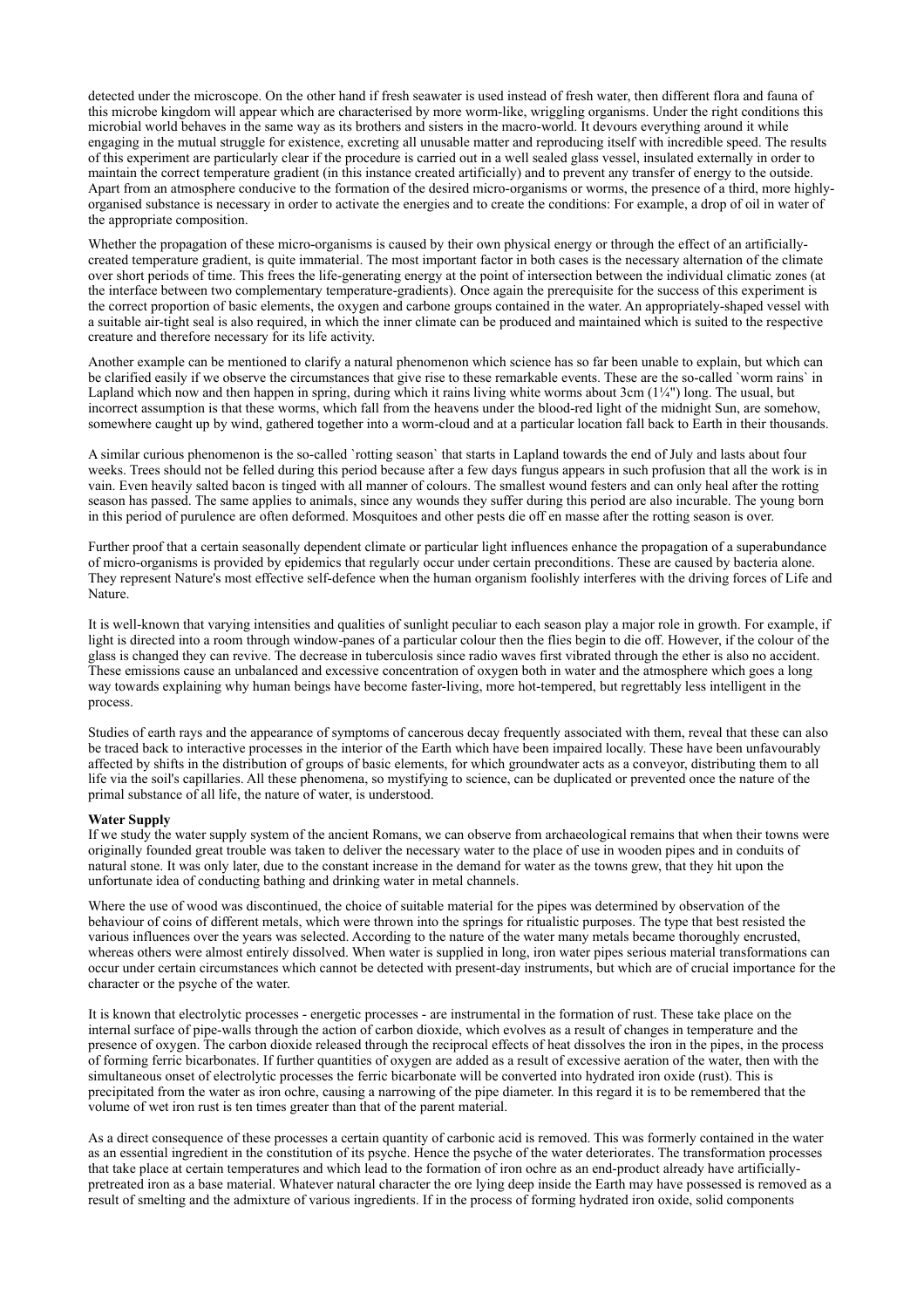accumulate on the inner wall surfaces, then transformation processes take place in conjunction with a negative temperature-gradient. These eventually result in retrogressive transformations and lead to the formation of a new inferior psyche which, in certain measure, appears to be associated with the iron ochre. The water, therefore, has not only lost its high-grade psyche by being conducted in iron pipes, but in addition has become endowed with a pernicious and second-rate psyche.

An especial danger arises through the frequent application of tar to the inner walls of iron water-supply pipes. This is done in order to inhibit the formation of rust. It is a well-known fact in medical science that the extremely volatile products of coal-tar distillation give rise to cancerous diseases in the body, which is why some water-supply authorities have prohibited the use of tarred pipes.

As often happens, water conducted in this manner is also impelled through turbines and physically smashed to pieces by the high rotational velocity of the blades. When it is discharged from the turbines and subsequently mixed with other water, serious damage is inevitably inflicted on the organisms and the surrounding soil to which such water is supplied. This treatment of the Earth's blood one can roughly equate with blood transfusions where any kind of blood is drawn off, stirred up with a whisk, blended indiscriminately with foreign blood and then injected into the body. A person treated in such fashion can become seriously ill and ultimately insane. The same thing must also happen when water treated in the above fashion is drunk over an extended period of time. The blood will be systematically destroyed. The physical and moral degeneration of those forced to drink such water constantly should indeed provide ample proof of the accuracy of what has been stated above. Even the spread of venereal diseases is above all to be attributed to far-advanced, enfeebled conditions of the blood.

If the abusive debasement of the psyche of water is to be avoided, then it is essential that the material selected for the supply pipe is not only a poor conductor of heat, but is also of a properly-formed organic nature. The capillary is the best model of an ideal waterconduit for the proper conduction and treatment of water in terms of its material composition, internal configuration and associated functions. The most suitable material is good, healthy wood. Artificial stone (such as concrete) on the other hand is almost as unsuitable as metal for the manufacture of conduits, because only materials of natural origin should be used for the conduction of the Earth's blood. To those who protest that wood is unsuitable for the reticulation system of a city because of its limited durability, it should be pointed out that good, properly-treated wood can actually last far longer than iron.

Circumstances permitting, and apart from any other special treatment, these pipes should be laid and surrounded by sandy, humusfree bedding material in order to avoid external destructive influences to which pipes laid in the ground are frequently subjected. The poor thermal conductivity of wooden pipe-walls inhibits influences detrimental to the water's inner metabolic processes. This considerably weakens dissociations that take place under a negative temperature-gradient and at the same time retains the quality of the flowing water.

The hydraulic efficiency of pipes constructed with wooden staves is actually somewhat greater than that of iron or concrete pipes. The frequently-cited fact that wooden pipelines are cheaper to install should also not be underestimated. In any event, as must be emphasised here, the types of timber currently cultivated by modern forestry are well nigh useless for this purpose: almost without exception today's artificial plantation forests furnish timbers that possess neither the properties nor the durability of timber grown under natural conditions. It is rare today to find forests in which humanity, as forester, has not interfered destructively. Yet there are still sufficient remote stands of valuable timber untouched by contemporary forestry, to which the greatest attention must be paid if humanity is once more to be supplied with good, healthy water. Once a suitable timber has been selected pipes can then be manufactured which largely correspond to the necessary requirements.

Water can only conserve its pipe system, however, if its inner conformities with natural law are taken into account. These inner conformities prevail if the substances the water secretes, which serve to maintain and build it up, are able to fulfil their respective purposes. It need hardly be emphasised that the quality of the remaining sources of food will inevitably decline with the general deterioration of the water.

The capillaries in animal or vegetable bodies serve for the transport of blood or sap, and for the simultaneous and continuous buildup and maintenance of the capillaries themselves. Hence drinking water supply-pipes must be constructed accordingly, otherwise unwelcome processes will occur which lead to the destruction of the capillaries in the pipe-walls and to unwholesome metabolic processes in the water itself. These subsequently have the most detrimental effect imaginable on the human organism and on other bodies.

We find something akin to this in all waterways. Experience teaches that rivers seldom attack their banks if their inner conformity with natural law has not been disturbed. On the other hand there are no artificial bank-rectification measures that have proved effective long-term, which can withstand the destructive force of water whose natural flow has been impeded. The reasons for this lie in erroneous methods in use today which do not influence the water itself (which is what really matters) but which try to control it by its banks. Similarly it is of supreme importance that the composition of the walls of drinking water-pipes is suited to the natural, inner functions of the conducted substance, otherwise the supply pipes will be destroyed. This would lead to the destruction of the system of blood-vessels in the body and hence to dangerous metabolic disturbances largely responsible for the increase in cancerous diseases.

If the place where a spring is tapped is far removed from the point of use, it is only possible to maintain the character of the water (and then only partially) by taking very specific precautions. In no way can this be achieved with present systems of water reticulation, which are dictated purely by shallow and superficial reasons of profitability and expediency. The only case where slightly more care has been taken in the selection of the pipe material is in the transport of mineral water, wherein the emanations almost leap to the eye. Furthermore in order to satisfy the demand for water, springwater is often supplemented with immature groundwater which still lacks the requisite content of high-grade carbones.

As things now stand, if water warms up on its long journey through pipes, which unfortunately are today made mainly of good thermal conductors, then both carbones and oxygen in the water become more aggressive. The untoward effect of this development is revealed, inter alia, in the characteristic corrosion of turbine blades. The oxygen content enables embryonic bacteria, represented by organic matter in the water, to develop into bacteria proper. Processes identical to those taking place in the water itself must also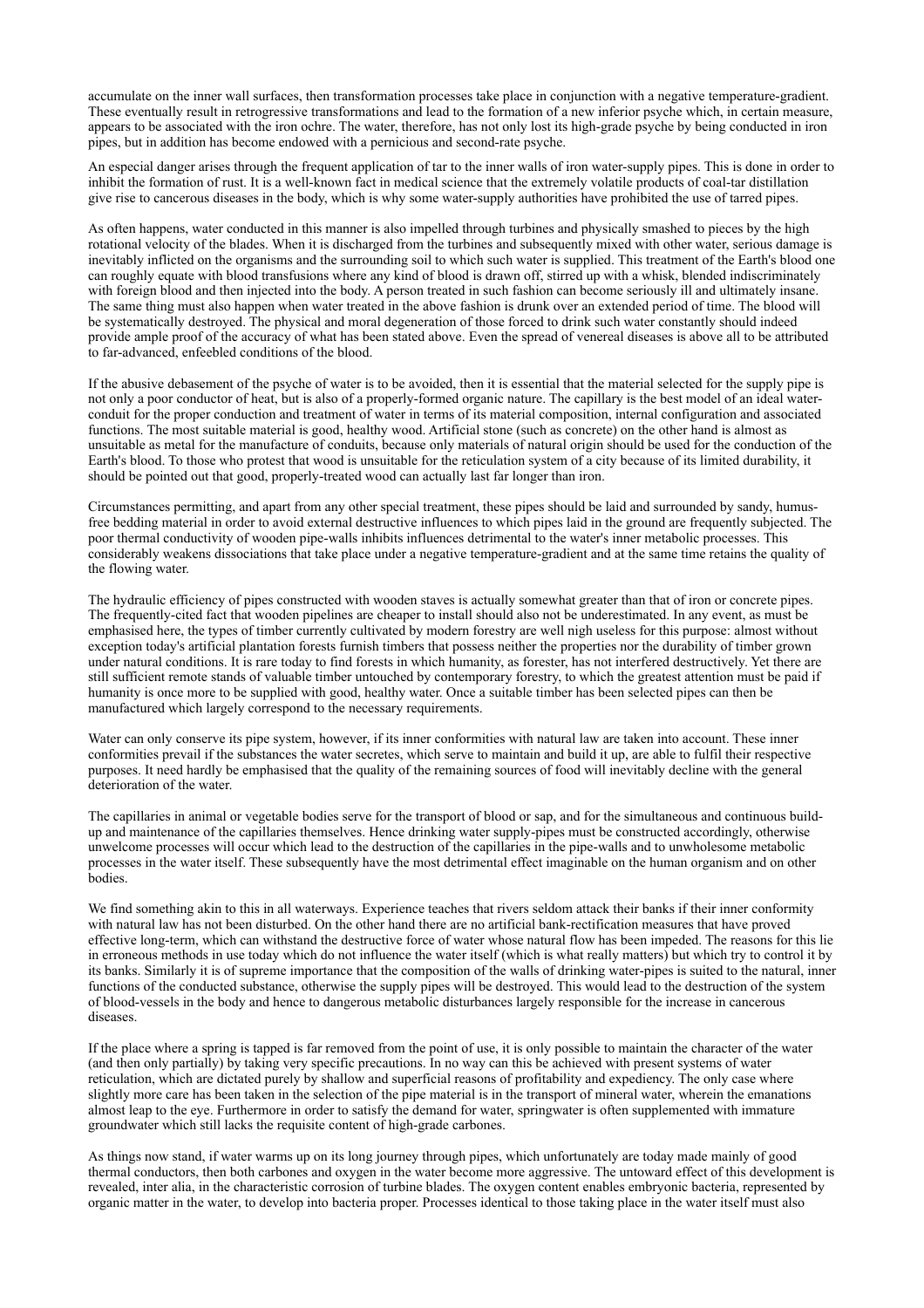occur, if such carbon-deficient and oxygen-rich water succeeds in entering the body. Under suitable temperatures it will likewise inaugurate transformation processes in the body's prescribed substances. These are not body-building processes, but manifestations of decay. Under these circumstances the consumption of such water will become one of the major causes of the scourge of the twentieth century - cancer.

# **The consequences of producing drinking water by purely mechanical means.**

The production of drinking water by mechanical methods alone also leads to unpleasant surprises in many areas lying close to the sea. The conditions for equilibrium between layers of fresh groundwater and underground seawater were exhaustively studied by Badon Ghijbens and later by Herzberg. In this case we are concerned with the problem of the hydrostatic equilibrium between two mixable fluids of different specific weight.

In his 1911 paper entitled Contribution to the Hydrology of Northern Holland, Wintgens writes about this as follows:

The specific weight of fluids 1 and 2 are G1 and G2 respectively, and the difference in height between the surfaces of the two fluids after the establishment of a state of equilibrium is H metres; in this case the interface between both fluids will lie at a depth h1 where:

$$
h_1 = \underline{G2} \quad H m
$$
  

$$
G1 - G2
$$

below the overall surface of the fluids. Deriving from this equation, the calculated maximum depth of ground-water  $h1 = 42 \times H m$ , on the assumption that the specific weight of freshwater  $G2 = 1$  and saltwater  $G1 = 1.024$ .

In Norderny's example, as quoted by Keilhack, the surface of the fresh-water lies between 1 and 1.5 metres above sea-level. By calculation this value of H of 1.5 metres would correspond to a ground-water depth of  $42 \times 1.5 = 63$  metres. The actual depth of the ground-water was determined as lying between 50 and 60 metres.

If the freshwater-table is now lowered through the excessive extraction of water with large pumps, which also reduces the value of H, then the boundary-layer between fresh and salt water will be displaced upwards until it finally reaches the level of the suction-head of the pump, with the result that the salinity or the chlorine content of the drinking water increases until it becomes undrinkable.

These physico-mechanical processes are also augmented by the metabolic processes taking place between freshwater and seawater. Every new bore-hole driven into the Earth facilitates the penetration of oxygen into the boundary-layer between these two types of water. The condition of the temperature-gradient between the surface of the freshwater and the underlying boundary layer will also be altered. The combined effect of these two components is such that the water's inner buoyant energies, which would normally maintain it at a certain level, are likewise reduced.

In this connection attention should be drawn to the salination of many mountain lakes, which is ultimately attributable to the activities of hydraulic and hydro-electric engineers. First of all, through the wanton clearing of forest the rivers were robbed of protection from Sun and heat afforded by the leafy canopy of the trees. In addition water-courses were subsequently subjected to regulation by mechanical means alone. Both events produced higher concentrations of oxygen in the water, which then sought out the coarse and fine carbones in the channel body, dislodging them from both bed and banks. Once this water reaches deeper and cooler lakes where the now-aggressive oxygen is concentrated and if the water is no longer able to retain the quantities of the nowdispersing carbones in suspension, the precipitation of salts then follows and freshwater is transformed into seawater. The reverse process happens at great depths in the sea, where strong concentrations of high-grade, complex carbones can eventuate. There the water is not only fresh, but also develops a highly potent negative charge, which under certain circumstances can trigger off violent electrical disturbances in the depths of the ocean.

#### **The Conduction of Earth's Blood**

Before we move on to a description of the correct construction of a water-supply pipe, a further example should be given which should make the principle of correct water conduction obvious.

If the blood-vessels of a snail are examined, two differently-coloured systems of blood-vessels are evident. The blood flowing in the outer system of vessels is lighter and in the inner system, darker. The composition of the blood in the outer system is distinguished by a greater oxygen content and is substantially different from that of the inner system, which exhibits a higher content of carbones. Investigations further demonstrate that suspended matter is concentrated in the middle of the capillary cross-section, whereas dissolved matter congregates more towards the periphery. In addition, if the blood-flow is deemed to be moving along a straight line then the velocity of forward motion is less at the periphery than at the centre. In this regard, however, note that this difference in speed is only illusory. The forward motion of the inner particles of fluid only appears to be faster than the outer blood particles. This is because the latter must describe a path roughly corresponding to a double-helical motion - a spiral motion within a spiral - whereas in the main the inner blood particles appear to perform a simple spiral motion.

The second component of the double-spiral movement described by the blood corpuscles of the inner system cannot be observed, because the line of the second spiral is an energy path imperceptible to the eye. This has a much higher meaning, for we are here concerned with processes of qualitative psychic enhancement, the raising of the psyche to a higher energetic and immaterial level. This not only influences the character of the blood, but in the course of further development also affects the character or psyche of the respective organism.

In contrast to customary methods of investigation the conviction is slowly gaining ground in various fields of research that the object under examination should be decomposed into its constituent parts to enable the study of its very smallest aspects.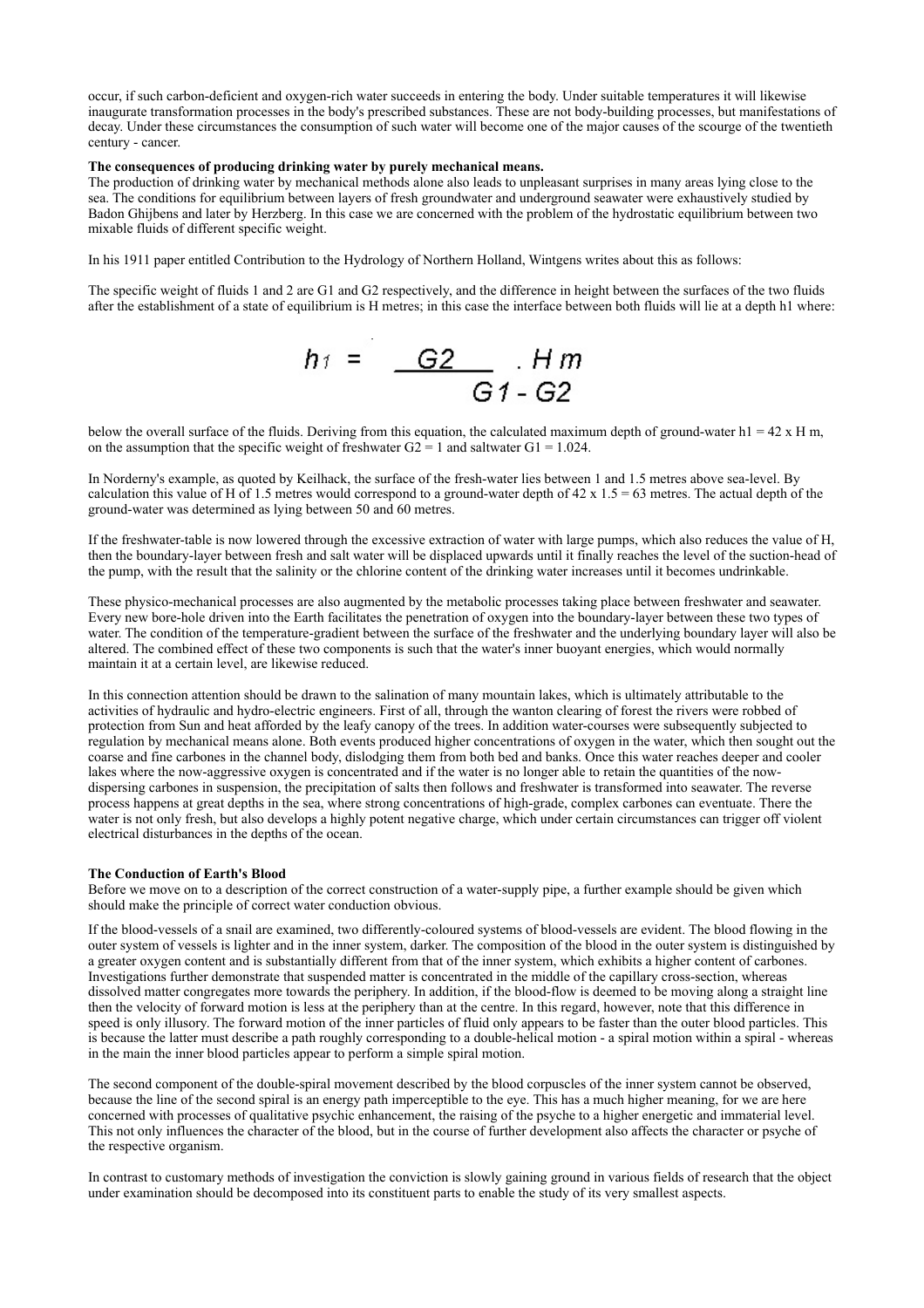The frequently-mentioned `material transformations in water` are outwardly identifiable through the pulsation of water. Hydraulics is only aware that this decreases with increasing velocity and is intensified with increased roughness of channel wall-surfaces. Water is therefore invested with a certain inner vitality and a decisive role as it rises up in the capillaries in concert with the supply of necessary formative substances.

On many occasions I have stated that the rising of sap in trees cannot be explained by physical factors alone - such as the effect of external air pressure. Its explanation is to be found in ongoing metabolic processes in constant pulsation in every cell of the tree. It is therefore a result of the vital activity of the capillary tree-cell. Professor Kurt Bergel of Berlin came to similar conclusions in relation to the activity of the heart and the blood in animal life. He rejects the current view that the motor - the heart - is supposed to pump blood into all parts of the body. On the contrary this work is performed by the millions of highly active capillaries permeating the body. This fluid-raising capillary force is only effective up to a certain height. An external aid is therefore necessary. This Bergel demonstrated with a small experiment. He stood the base of a bundle of hair-thin tubes in water and lightly and regularly tapped it at the top, causing water to flow continuously out of the upper ends of the capillaries.

In his view health and disease are primarily dependent on the faultless or disturbed activity of the capillaries. Professor Bergel furnished definite proof of this in his investigations of a bird's egg. After being incubated for only a short period of time a small red spot appeared on an egg, which on closer inspection proved to be a drop of blood. If the egg is incubated further, then a network of arteries can already be distinguished on the skin of the yolk-sack. Rhythmical pulsations can still be detected just before it cools off.

# **The Double-Spiral-Flow Pipe**

Both in cross-section and longitudinal section the double-spiral-flow pipe satisfies all the criteria necessary for a water-supply pipe, if it is to convey healthy water to the place of use. By means of a system of vanes made of precious metal arranged on the inner surface of the pipe walls (see figs. 5, 6, 7 & Patents Nos. 134543, 136214 & 138296 in Appendix), the water-masses are conducted along a double-spiral-flow pipe in such a way that the movement of the individual filaments of water at the periphery takes the form of a secondary helical motion along a primary helical path (see fig.) Through this arrangement both centrifugal and centripetal forces evolve simultaneously in the cross-section of the pipe, which convey bodies heavier than water down the centre. Bodies lighter than water are impelled towards the periphery.

Viktor Schauberger's portrayal of the double-spiral longitudinal vortex

Water-masses conducted in this fashion are slightly warmed through the interplay of mechanical forces of friction on the vanesurfaces, leading to the separation of oxygen in the inner region of the pipe and its subsequent concentration at the periphery.

At the same time as the oxygen is ejected, all the bacteria migrate towards the periphery as well, since their living conditions in the more central part of the cross-section have now become unsuitable. In company with the bacteria, all the water-polluting particles are also dispatched towards the periphery of the pipe. Thus the water is easily and simultaneously purged of suspended matter.

Once bacteria have transferred to the peripheral zone in search of the required oxygen, and after a certain period of time in water completely cut off from outside influences, they are overwhelmed by a localised concentration of oxygen. In this way precisely those pathogenic bacteria susceptible to an excess of oxygen are advantageously eliminated, whereas non-pathogenic bacteria which are not harmful to human health, but in many cases are actually beneficial, are to a certain extent retained. At the same time as the content of absorbed oxygen is separated from the carbones contained in all water, the inner core of the water surges ahead in a simple spiral movement (vortical movement along the longitudinal axis) because the surface tension of the water becomes physically reduced as a result of the above-mentioned separation of oxygen from the particles of carbone.

The physical reduction in surface tension results in a mechanical acceleration, leading to the self-purification and energetic charging of the centrally-accelerating water-masses. On the other hand this charging of energy gives rise to further processes related to the overall equilibrium between the heavy, centrally-accelerating bodies and the energy-rich water. With the ensuing simultaneous cooling solid particles are separated and are again directed towards the periphery. There they combine with oxygen and are reunited with the centrally-accelerating water in the form of additional energies. Those particles of matter not drawn into the centre will be pressed onto the surface of the pipe walls by the prevailing mechanical pressure, there to combine with the raw materials from which the timber was originally formed. Thus they seal the pores of the wood, which in this way becomes more durable than iron. Once again we are here concerned with a natural process whose active principle is operative in the formation of all capillaries. The capillaries not only construct themselves but also protect themselves against harmful influences.

As a result of acceleration of the entire body of water peculiar to the double-spiral-flow pipe, greater quantities of water can be conveyed than in an ordinary smooth-walled pipe and, due to the efficacy of the oxygen, extensive self-purification and selfsterilisation of the water occurs which constantly increases in quality through the uninterrupted build-up of energy as it moves along its path. The reason for this is as follows: as they accelerate, centrally-conducted water-masses are simultaneously cooled, with the result that gases evolving from the carbones become concentrated in the flow-axis, where the lowest temperatures reside. This concentration decreases towards the periphery. The oxygen on the other hand is concentrated around the periphery of the pipe, reaching its most aggressive state at the interface with the warmer pipe-wall, giving rise to mutual interactions between the two basic substances from the periphery inwards. This subsequently leads to the aforementioned interactions which qualitatively enhance both water and wood.

In the course of time the relative spacial distribution of the more central flow of water and the interactions at the surface of the pipe walls arrive at a certain state of equilibrium. These processes then cease - the water is now mature and both wood and water have become almost immune to harmful outside influences. Whereas oxygen is located in the peripheral zones of the pipe, the free particles of carbonic acid congregate in the boundary zone of the inner core of water as a result of the water temperatures prevailing there. The carbones contained in the water, in bound form, necessarily accumulate in the central axis, which is predominantly saturated with carbones. By arranging the in-built, specially-shaped vanes in a particular way, aggressive particles of oxygen on the boundary layer of the outer edge of the inner core of water, are brought into continuous and direct contact with the most aggressive carbon dioxide, resulting in a continuous generation of energies. These are drawn further towards the centrally-accelerating watermasses, due to the decrease in temperature towards the central axis of the pipe.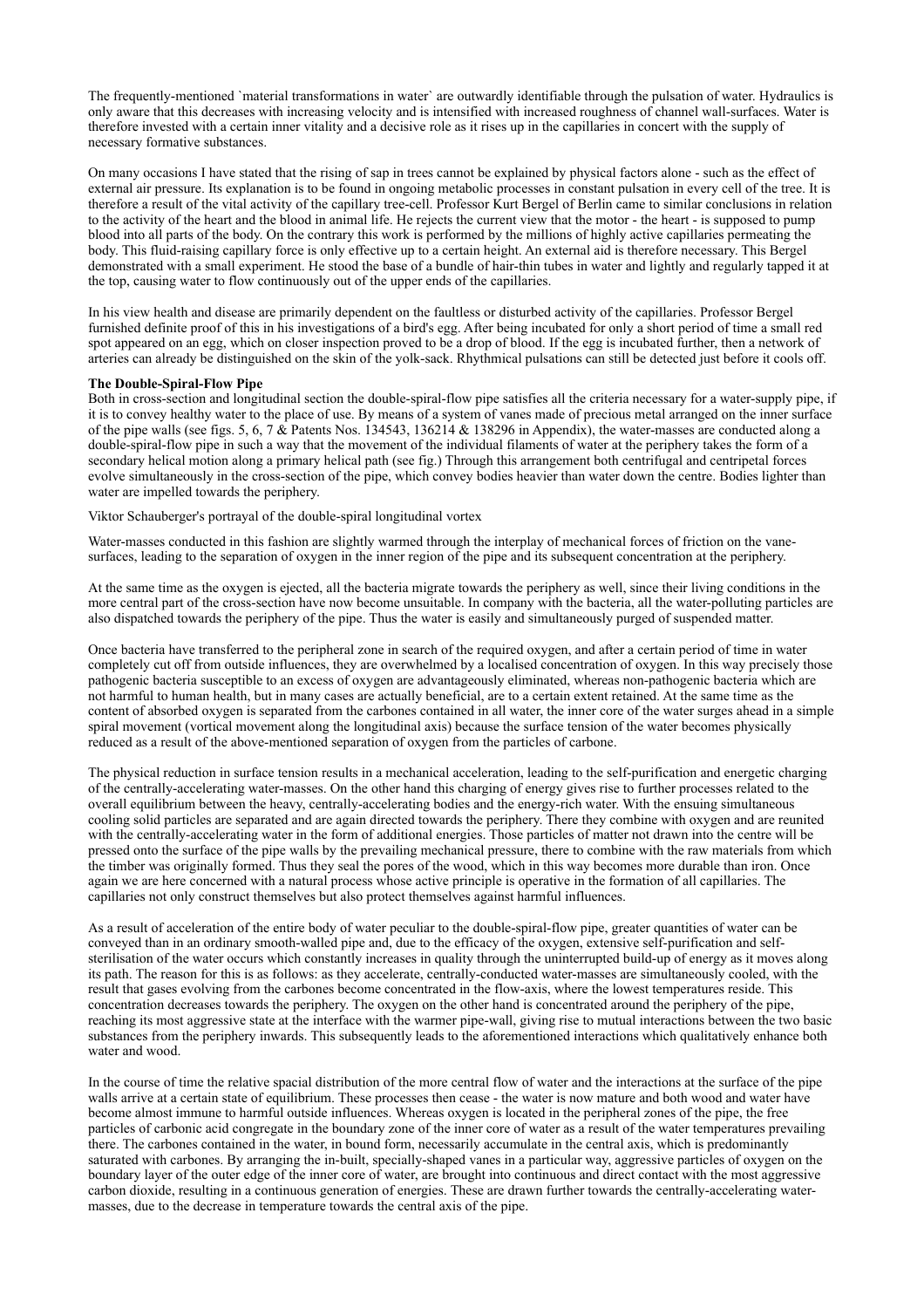Accordingly two types of circulation are created in the cross-section of the pipe: the mechanical circulation of the water and the counter-circulation of those energies that evolve when aggressive particles of oxygen encounter free carbon dioxide. This circulation of energy manifests itself in the form of a continuous electro-dynamic process. In this instance it does not take place at the walls of the pipe, but at the boundary zone of the water's inner core, resulting in the qualitative uplifting of its physical, material, energetic and immaterial attributes - but not in the destruction of the pipe walls.

These double-spiral-flow pipes also convey matter heavier than water down the middle of the pipe and at the same time ennoble and refine it, so that oils of inferior quality, for example, will be improved during flow. After smelting, iron ores transported in this fashion yield a higher-grade iron, because in the process of being transported, the oxygen in the ore is consumed in the formation of new carbone compounds (reduction processes), which then contribute towards the materially higher composition of the carbone iron.

# **The Pulsation of Water**

Life takes place in three spheres:

- 1. in the Carbonesphere
- 2. in the Atmosphere
- 3. in the Stratosphere

These various spheres are inter-connected through the agency of water. On the other hand water's various states of aggregation form the bridges for the formation and transformation of the basic elements it transports, which are thereby transferred from the stratosphere into the interior of the Earth and vice versa.

Apart from the purely mechanical cycle of physical water, there is another form of circulation which operates in the opposite direction - the 'energy cycle'. Here two contrasting movements are involved: the upward movement of carbones with the carrier water and the downward movement of oxygen. At the point where the paths of these mutually opposed currents intersect, energy is freed. Owing to the constant variation in the length of night and day, these energetic interactions cannot arrive at a state of equilibrium. So shifts in individual micro-climatic conditions must constantly occur, resulting in continual modification of the qualities and quantities of basic elements.

The outcome of this continuous reciprocal interaction is the metamorphosis of the different forms of water in each individual zone and the constant transformation of the various species of vegetation in which water, ceaselessly moved by this interplay of forces, wends its onward way. This inner equalisation of forces is to a certain extent inhibited by the effect of the self-weight of the water. Through fluctuations in the magnitude of the component forces, water particles are constantly made to rise and fall. In other words the pulsation of the water inevitably occurs.

Every new entity and all growth evolves from the smallest beginnings. Further development in the early stages can only be accomplished if the cycle in the interior of the Earth proceeds correctly. In the natural order of things, every higher form of vegetation is built up from the lower forms preceding it. The carrier of the necessary elements and the moderator of life-processes in the vegetation root-zone is groundwater, whose movement is triggered by a drop in temperature, which on its part is caused by inner metabolic processes taking place in the here-decisive groups of basic elements. The impulse for the movement of water is hence a product of interactions between the opposing elements it contains, the necessary resistance for which is supplied by the water itself. This resistance to the interaction between the carbones and the oxygen further results in continual fluctuations in temperature, which impart an additional impulse to the movement - the pulsation of the water.

As it moves along its path water dissolves salts at one moment, transports them at another, deposits them at a third and creates and transforms energies. The essence and purpose of these eternal metamorphic processes is to build up and maintain various forms of vegetation and physical bodies, which on their part represent bridges by which energies are created and maintained. The potential differences that are always present between the inner temperature and the outer ambient temperature are none other than different patterns of force which both terminate and reactivate the circulation of water.

The two forms of evolution are therefore of material (physical) nature and of immaterial (spiritual) nature. All that exists, be it a stone, a plant, an animal, a human being, a planet or the Sun, represents an organism possessing both body and soul. Every ray of light and heat requires a physical form in which it can manifest itself and evolve. Every body requires an inner energy which creates and transforms it. When a body decays, then the energies that initially created it are again freed. They are never lost - should they lose their habitat with the decay of the body, then they willingly coalesce with the water that eternally circulates in, on and over the Earth and transmute it into to a new life-form. Therefore wherever we look there is life, eternal creation and transformation. Should we look into apparent emptiness then a sea of spiritual life, of past and future generations stares us in the face.

Every material form of vegetation always has its immaterial counterpart in light, heat and radiation. Every change in sphere changes the overall internal and external conditions, alters the weight and inner intensity of the radiation of the physical substance - water and thus the direction in which the carrier of life moves. Disturbances to the inner and outer conformities with natural law lead to the disturbance of the very foundation of all life's creative processes. The disappearance of water or its material transformation is a very serious warning sign, for if its inner structure and composition is changed then its character and hence the character of all forms of life, including humanity, will also be changed.

Regression in the quality of the various forms of vegetation, qualitative deterioration of the highest plant organism - forest - and the increasing physical and moral decadence of humanity are simply the logically-consistent symptoms of disturbance of the physical constitution of water and disruption of the geosphere brought about by humanity's subversive activity in the organism `Earth`.

The religion of the Chinese forbade any kind of intrusive interference with the Earth. Even the construction of railways in China encountered stiff opposition in religious circles. In the light of all that has been stated so far it can be seen that the culture of the Chinese, which has endured longer than that of any other people, is no accident. It owes its existence to the fact that the carbonesphere remained untouched for a long period of time. China's decline was inevitable the moment the Chinese began to adopt the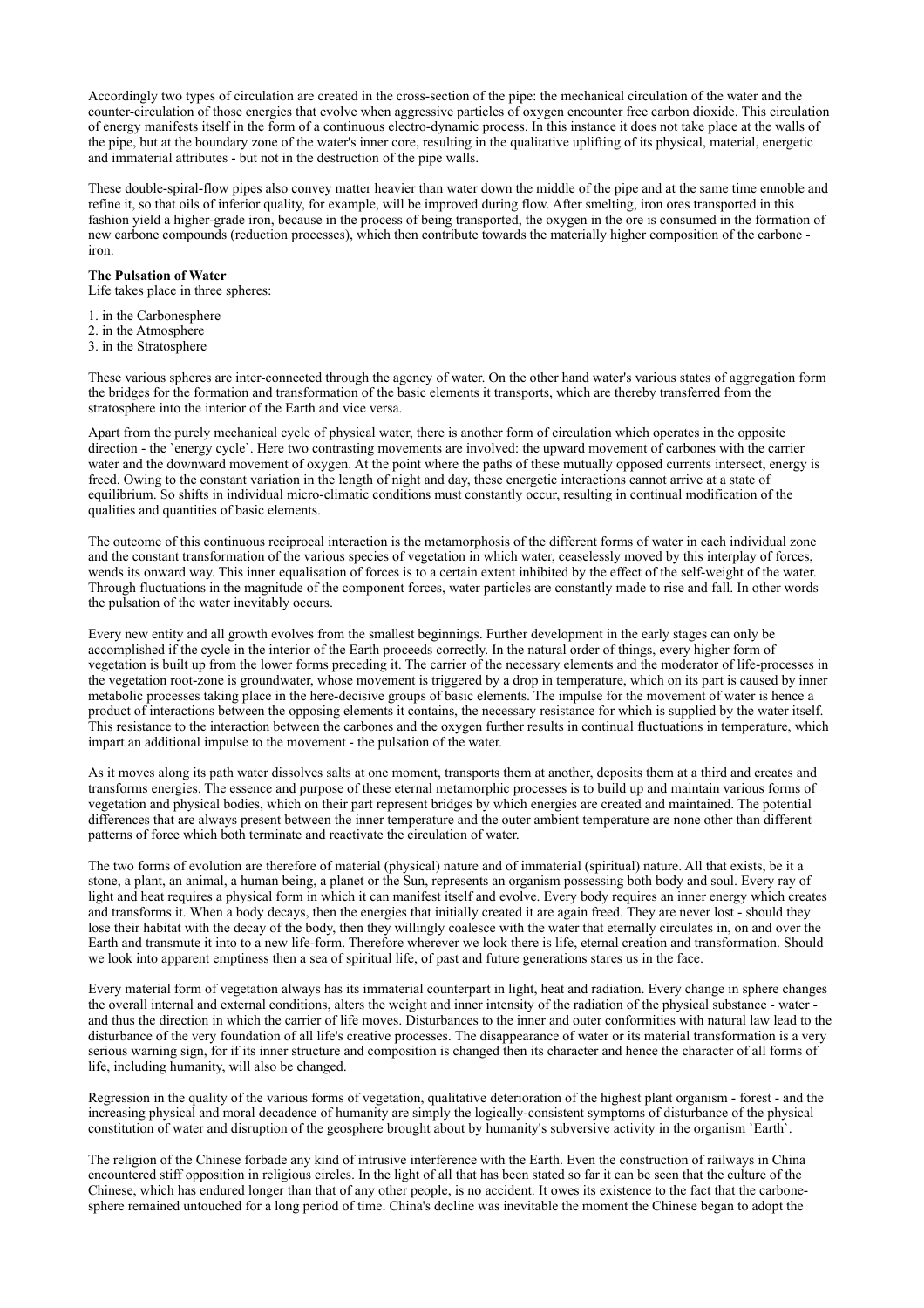manners, customs and technological achievements of the western world. Another horrendous example concerns developments in Russia, which took only 15 years to catch up with what other nations had taken 100 years to achieve - famine.

What we are experiencing today is no crisis. It is the dying of the Whole - the qualitative, physical deterioration of all organisms initiated by the disruption of Nature's water-balance. In step with this proceeds the moral, intellectual and spiritual collapse of humanity. This collapse is already so far advanced that despite all the warning signs, people are still unaware of the gravity of the situation. Behaving far more cruelly than animals, people see their ultimate salvation in decimating the mass of humanity with weapons which - together with the banners under which our children are supposed to bleed to death - our priests actually bless.

The decision - whether we take the latter road of collapse or save ourselves at the eleventh hour from our own self-mutilation - lies only with ourselves or with politicians and men of science who take upon themselves a truly appalling responsibility. They do not consider the seriousness of the situation and are unable to provide any really effective assistance in salvation - and out of selfish interest they continue to adhere firmly to their present point of view.

### **Healing Water for Human, Beast and Soil**

As long as humanity refrained from interfering with Nature's interdependent organic functions, and as long as Mother Earth could still supply her blood - water - to the vegetable kingdom in a healthy condition, there was no necessity to contemplate how wholesome water could be produced artificially in the same way that it is naturally constituted inside the Earth.

Today, where almost all healthy springs have either dried up, or the water has already been intercepted at its source and delivered to urban areas in wrongly-constructed water-mains, the soil and the entire animal kingdom have to rely on worn out, stale and consequently diseased water. Even quite immature water (full of inferior, less complex substances, and torn from the womb of the Earth), or health-endangering surface water (sterilised with chemical additives) must be supplied for human use. It is therefore high time that we discover ways and means of protecting human, beast and soil from the decay that must legitimately follow if the Earth dies of thirst - as a result of the internal decomposition of water arising from current economic measures and industrial practices.

Nature alone can and should be our Great Teacher. If we wish to regain our spiritual and physical health, we should not simply rely on secondary mechanical or hydraulic phenomena. As a first priority we must see to it that sublime conformities with natural law are thoroughly investigated - conformities which govern the ways in which Mother Earth prepares her life-giving fluid and the means she uses to conduct it to the point-of-use. Once we have unveiled this secret, if we faithfully copy what has been tried and tested over millions of years, then we are on the right track. Only then can we intervene analogously in Nature's vital functions and harvest an over-abundance of the best and most noble fruits that Mother Earth has created and maintained in countless varieties with the aid of healthy blood. In order to penetrate the great mystery surrounding the origin of all life, we must take an interest not only in our living space, but in the `above and below`, in which water pursues its eternal cycle in obedience to a great and immutable law.

It may be impossible for us to observe the wonderful processes in crystal-clear water with our eyes, and likewise impossible for us to accompany water on its mysterious path above and below the Earth. Nevertheless an indirect, inductive way still lies open to us to research those things we cannot see but which we absolutely must know about, if we wish to remain healthy and hence to serve the purpose of life: continuous creation.

Up to now all that humanity has ever done has been to commit crimes against Mother Earth. In so doing not only do we inflict grievous injury on ourselves but also on the natural environment. With endless patience she has passively suffered humanity's interference and intrusions, motivated by greed, avarice and ignorance. However as a result of continuous ransacking and thorough ventilation of the Earth, inner decomposition of her blood is taking place and with it the dying of the soil that feeds us. Not only have pumps been attached to the inner circulation of water, wrenching it prematurely from the Earth's womb, but also the water flowing over the Earth's surface has been ruined through senseless regulation of water-courses. As if this were not enough, we also cut down Mother Earth's forest or destroy it organically, and now our own head is finally on the chopping block. This had to happen in order to bring humanity to its senses and to the understanding that nothing in this world goes unpunished. Ultimately every foolish interference with Life's wondrous workings - Nature - must exact its vengeance on humanity itself.

The fable of a former paradise is no figment of the imagination. Although our ancestors may indeed have been engaged in a constant struggle for survival, their lives were still relatively carefree by comparison with the present era. But what will it look like after a further generation, if it continues to go downhill at its present rate? What future will our children have to face if no way can be found to stem this dreadful, festering tide? Today we are already confronted by events that must shake every thinking person to the very core of their being. What purpose is served by continuous self-deception or by deluding ourselves in the foolish hope that somehow things will improve by themselves? If we wish to make life enjoyable and beautiful again, then we must apply the lever where life begins. The origin of life - the ur-substance - is water, which is the guardian of the secret of all becoming and evolution. This secret will only be unveiled once we have come to understand the innermost nature of water.

In exactly the same way that a ripe apple falls to Earth from the tree, water rises out of the Earth of its own accord when it is mature. It matures when it has so transformed itself internally that it can and must take leave of Mother Earth by overcoming its own physical weight.

While correct methods of spring-capture cannot be addressed in great detail here, reference should nevertheless be made to the skills of the ancients. These skills were either lost or had to yield to worse practices. Where possible, the Romans tapped their springs in such a way that at a certain height above the mouth of the spring they placed a cover in the form of a thick stone slab, carefully levelled and smoothed, on the sloping face of natural rock. Having been completely sealed all around the perimeter with driven wedges, a hole was then cut in the stone slab into which the outlet pipe was inserted and secured, so that no entry of air was possible. In spite of and because of their simplicity, all methods of spring-capture in those days were more mindful of the nature of water than contemporary systems. Apart from other serious errors, contemporary systems have also frequently destroyed the conditions of water circulation and metabolism between the spring and its surroundings, principally by over-extensive building works and by disturbances in the vicinity of the spring caused by the use of lime, cement and metal pipe-fittings.

With regard to the actual choice of material for water pipes, where wood was not used, the metals of coins ritually cast into springs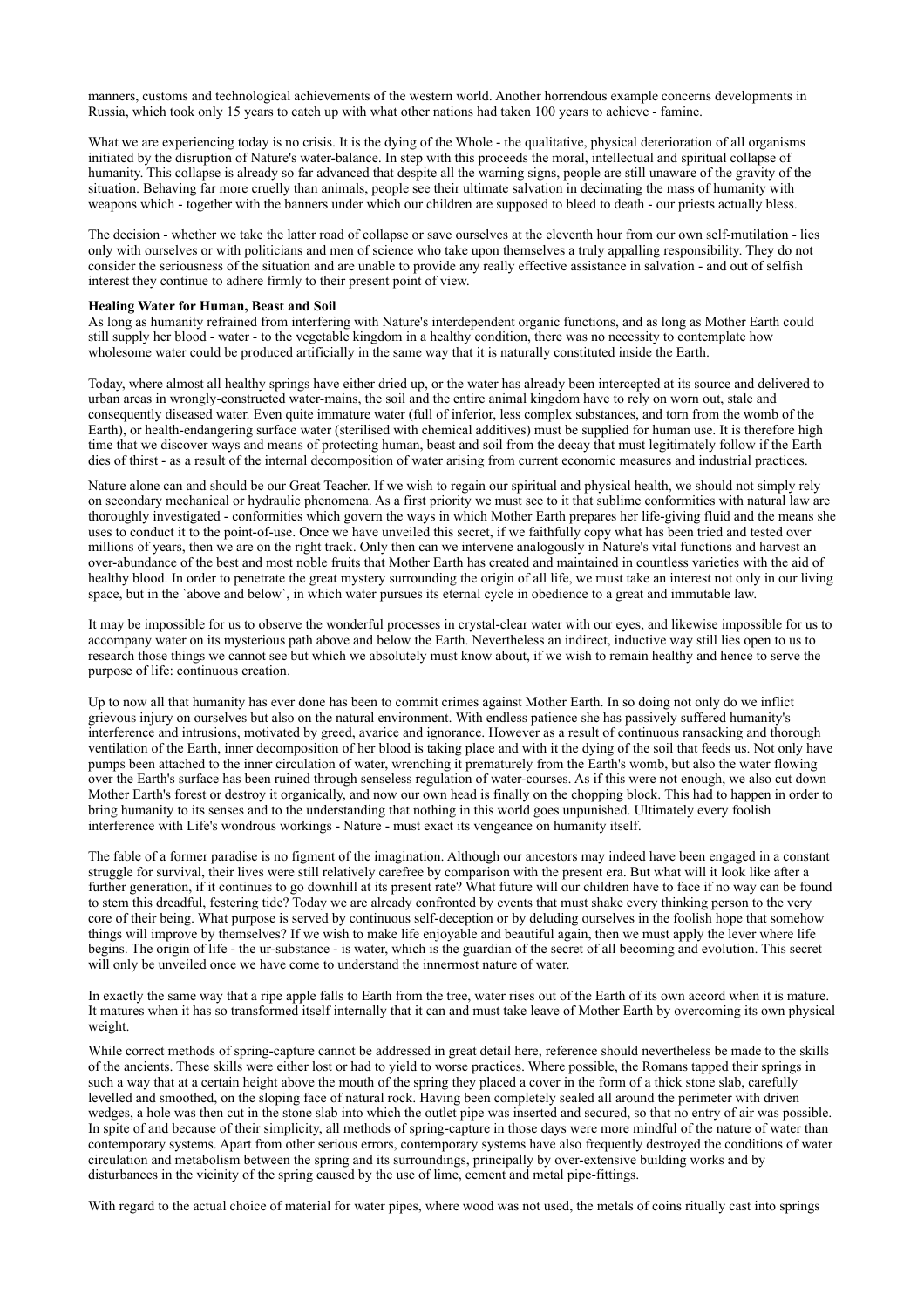were observed for a number of years, and those most resistant were selected for the conduction of the water. Depending on the nature of the water, many of the offertory metals became thoroughly encrusted and thus unacceptable to the respective deity, whereas others were almost entirely eaten away - a sign not only that water can easily decompose metals, but also that every cult has its more profound meaning.

The following statements should not be taken as a recipe for the production of healthy water. It should only be stated here that even in this area a thinking person can make good the sins of his or her ancestors, and is capable of producing good, healthy water in the same way that the Earth does.

It is quite obvious to us that a mighty tree can ultimately develop from a healthy seed planted in the earth. It is thus equally understandable that only ripe and healthy water can produce healthy fruits. In the same manner that a seed in the moist earth requires heat and cold, light and shade, and the energies associated with them, exactly the same applies to water. Water has an equal need of these opposites in order to build itself up and reconstitute itself internally. The very reason water wends its long way through the universe is to maintain and gather these opposites. In every drop of water dwells a world of possibilities. Even the Divine has Its abode in every drop of water. If we destroy water, if we remove it from its cradle of the forest, then we stupidly rob ourselves of our most prized possession - our health. With it we lose our place of birth - our habitat - as well. As restless as water which has been wrested of its soul, we too must once more take to the road. Wherever we alight, decomposition, unrest, ruin, poverty and privation soon begins.

However, if our work is to become a blessing instead of a curse, then we must content ourselves with living off the interest and the superabundant, ripened products of the Earth's capital. We must never live off the substance of the Earth directly. Water supplies this interest in such a valuable form that we could do without all the rest and live off her surplus alone, taking only what is ripe, once we understand how the Earth manages her household. We still have time and we still have water. If at long last we finally take proper care of this giver of life, then all will right itself again automatically!!

Good high-grade springwater differs from atmospheric water (rainwater) in its inner material contents. Apart from dissolved salts, high-grade springwater possesses a relatively high quota of gases in free and bound form (such as carbon dioxide and carbonic acid). Up to 96% of the gases absorbed by good high springwater consist of compounds of carbone. Under the term carbone is here to be understood all the carbons of the chemist, all elements and their compounds, all metals and minerals - in a word, all substances except oxygen and hydrogen.

Atmospheric water (rainwater, aqua destillata, condensate) or surface water exposed to strong aeration and intense light influences exhibit a comparatively high oxygen content, almost no salt (or only less-complex forms), little or no free carbon dioxide and bound carbonic acid, and an absorbed atmospheric gas content predominantly of oxygen in physically dissolved form. The expression `physically dissolved form` here means a more highly-evolved solution (compound), comprising groups of substances not occurring in purely chemical forms of solution, and in which energetic processes are already actively involved.

Following from this, we therefore differentiate between water possessing a high percentage of carbone energies and water exhibiting a high percentage of oxygen energies. The former we will describe as cathode-water- and the latter as anode-water+. Cathode-water possesses a negative form of energy and anode-water a positive form. These energy-forms are characteristic of what we describe as the sphere, psyche or character of water. Accordingly, high-grade springwater bubbling out of the Earth possesses a preponderance of carbone-spherics - negative energy-forms or negative character - whereas rainwater coming from the atmosphere chiefly exhibits oxygen-spherics - positive energy-forms or positive character.

Apart from the necessary isolation from light and air and a capacity to absorb certain transformative substances (metabolic catalysts), atmospheric water infiltrating into the ground also requires certain lengths of path and periods of time in order to carry out the restructuring process correctly - to become inwardly ripe. Only mature and therefore healthy water can produce good fruits. In the same way that the seed requires heat, cold, light and shade and the energies associated with them for its development, so too does water in order to be able to build itself up and transform itself internally. Water is ripe when its absorbed air contains at least 96% carbon-spherics, together with a quota of solid carbones associated with such a sphere. It is precisely upon this inner ripeness that water's excellence and up-rising or levitative force depends. The longer the path travelled, the more highly-organised and qualitatively higher-grade its inner energy becomes, provided that the appropriate transformative substances are present. The closer to the centre of the Earth, the more complex and aggressive the oxygen-groups infiltrating with the water become.

When atmospheric water infiltrates into the ground its oxygen content becomes concentrated as it approaches the geothermal lowpoint of +4°C (+39.2°F). All the carbones present above this boundary layer, which combine with the particles of oxygen as they approach it, are thereby restructured. Some of these rise upwards as nitrogen while others remain behind as salt crystals.

Such oxygen-charged water can therefore take with it none of the carbones previously brought up from the Earth's interior through the reverse process, below the boundary layer of +4°C. It must leave them behind in the vegetation zone. This vegetation layer is akin to a sub-depot which is continuously supplied with oxygen or carbones from above or below through these reformative processes. It is limited in depth by the geothermal neutral layer of +4°C. The water that sinks further beyond this boundary layer can only take with it those surplus or less-complex portions of oxygen which cannot interact or enter into a restructuring process (oxidation), for lack of the presence of suitably-organised carbones in the vegetation zone.

Due to rising temperatures with increasing depth in the interior of the Earth, which themselves are actually engendered by these interactive processes, the oxygen descending with the water becomes increasingly aggressive. This enables both the interaction and recombination of various grades of oxygen with carbones. These carbones have also become progressively less complex with increasing depth. Ultimately even coals (carbones in a solid state of aggregation) are decomposed and restructured when aggressive oxygen comes into direct contact with them under high pressure (which arises simultaneously because of this). Incidentally, we also find something similar in the transformation of foodstuffs in our bodies: this transformation takes place with the intake of water and air, and activates metabolic processes that condition life.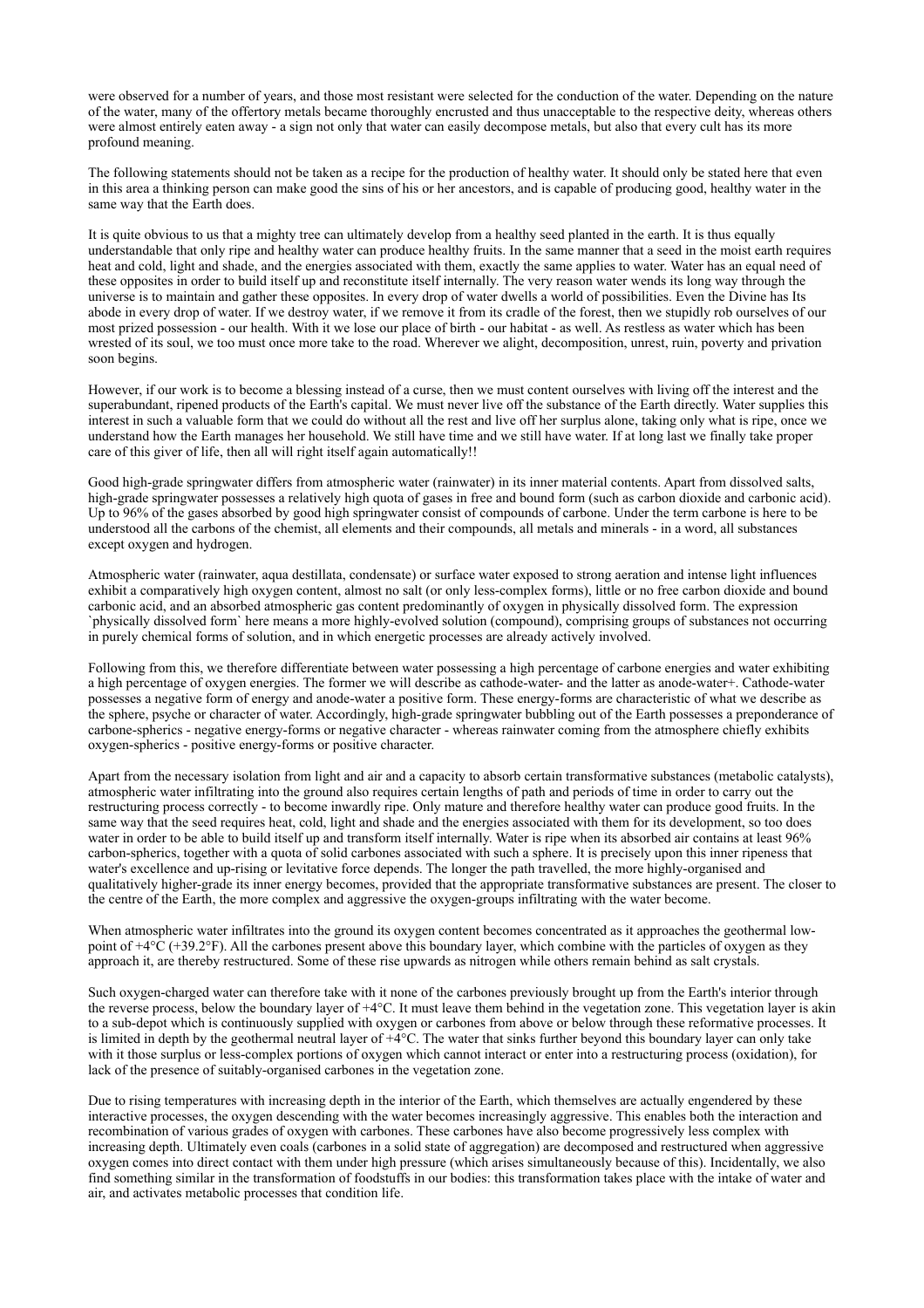The higher these reconstituted and ennobled carbones rise towards the Earth's surface, the lower the surrounding temperatures become with the approach towards the boundary layer of +4°C. During this process oxygen components of groundwater also become less aggressive. The higher-grade the carbones, the less complex the oxygen groups need be in order to complete the interaction, and vice versa. The relative position of the boundary layer of +4°C also varies, due to fluctuations in ground temperatures caused by the rising and setting of the Sun and the alternation of the seasons. Generally speaking, this layer lies higher by day and deeper by night. When assessing the causes of fluctuations in the groundwater table, the introduction of the already well-known concept of the saturation deficit is necessary, with which the relation between temperature and water-vapour content of the atmosphere is determined.

The climatic conditions of Central Europe are of moderate continental character and are distinguished by maximum rainfall in the summer months.

However, this is associated with a corresponding increase in evaporation due to higher temperature - thus the saturation deficit will be greater. The annual rainfall distribution in Central Europe amounts to 9%-13% in the summer months and 4%-6% in the winter months. According to Mayer's findings (Meteorologische Zeitung, 1887), these values for rainfall distribution are to be compared with summer and winter saturation deficits of 3mm-7mm and 0.3mm-1.0mm respectively.

With equal levels of relative humidity, and with rises in temperature from  $-10^{\circ}\text{C}$  to  $+30^{\circ}\text{C}$ , the water content of the atmosphere can rise more than fifteen-fold. Only when data concerning the amounts of rainfall and the saturation deficit have been studied will it be possible to arrive at laws governing the fluctuations in the height of the groundwater table. Generally speaking, however, since at present these two meteorological components can neither be added together directly, nor cancel each other out, fluctuations in the groundwater table must therefore be dependent primarily on their reciprocal interaction. The possibilities for practically applying the here-decisive conformities with natural law encompass the effortless and almost costless raising of the deep-lying groundwater table in deserts.

Apart from the mechanical interplay of forces co-active in the raising and sinking of the groundwater table, another factor to be taken into account is the physical interaction - the absorption of portions of carbone elements and the binding of gaseous carbones, which are diffused (dispersed) through the water at a suitable temperature if isolated from light and external air. The highest dispersion of carbone groups is always present in the immediate proximity of a concentration of oxygen that occurs under these circumstances which means that the water can complete its reconstitution and become internally mature.

The water lying above the boundary layer now further charges itself with carbones present in the vegetation zone of the Earth, using up more and more of its oxygen in the process. When a certain degree of saturation is reached following an increase in ground temperatures towards the ground surface in summer, it then has to release carbonic acid, which rises in the form of bubbles and mechanically assists in raising the water in the soil's capillaries. This interplay of forces is boosted by yet another physical energyform - the oxygen-starvation of water over-saturated with carbones, which creates a negative pressure (vacuum), resulting in the raising of the water.

Good, high mountain springs do not gush out of the ground due to excess mechanical pressure (as has hitherto been assumed), but because of the effects of negative pressure (suction). In the final analysis these are due to processes of material transformation combination of mechanical and physical effects related to the non-compressibility of water at +4°C. This explains the phenomenon of high-altitude springs that rise on mountain peaks or at great heights, which are caused to rise to the surface through the action of physical opposites.

When carbones, whose quality constantly improves the higher they rise, draw closer to the concentration of oxygen present in the upper regions of the atmosphere, the last remnants of the accompanying water crystallise under the low temperatures prevailing at this altitude. They descend with the oxygen again as microscopic particles of ice. Now moving without a carrier and continuing to rise, the remainder of the extremely diffused carbone particles ultimately reach the highest oxygen concentration of all - the Sun - and contribute to the organic, formative processes of the solar system. The reverse process takes place in the depths of the Earth, where carbone groups - coals - already compacted and concentrated, are decomposed under the influence of the most highly-aggressive oxygen.

The energies in the upper regions of the atmosphere, which evolve from the interaction between highly-complex carbone groups and less-complex quantities of oxygen, return to Earth again by way of radiation. Conversely, radiant energies that have been released in the depths of the Earth are drawn upwards. Gaseous hydrogen, which becomes denser as it approaches the Earth's surface, offers a resistance to the interactions through which these energies are transformed into light or thermal radiation. In this form they finally reach the Earth and contribute towards the organic build-up of various forms of vegetation. The nature of the processes taking place deep inside the Earth is such that their effects are projected in the opposite direction. Radiation, light and heat are therefore the counterparts of certain forms of energy evolving at the Earth's surface.

Vegetation (material bodies) is equally the result of the restructuring processes continuously taking place. Water is everywhere involved, and with its assistance the necessary interactions occur. Every change in form of vegetation hence inevitably leads to the modification of this inner transformation and development, to an alteration of climatic conditions - and thus to a change in the inner character of the world's blood, water. The properties or character of the Earth's blood is conditioned by the sum total of circumstances that have only just begun to be considered by our experts. The beneficial or detrimental influences of certain substances contained in water, such as chlorine, ammonia, manganese, iron, sulphuric acid and so on, will not be discussed here, since these are dealt with quite sufficiently in the relevant technical literature. From our point of view, we are primarily interested in the oxygen content and the carbon dioxide content in its various bound forms, including its salts.

In various publications it is gradually becoming evident that increasing attention is being paid to compounds contained in water, which manifest themselves in a certain labile state. Major changes in temperature and the influence of light and air can destroy these delicate formations within a short space of time. These formations, however, are what really matters. With regard to ordinary drinking water, this is particularly applicable to semi-bound carbonic acid and how it is incorporated in bicarbonates of salts. However, 'uncombined' carbonic acid is also of great importance, since it is the essential contributing factor to the refreshing taste of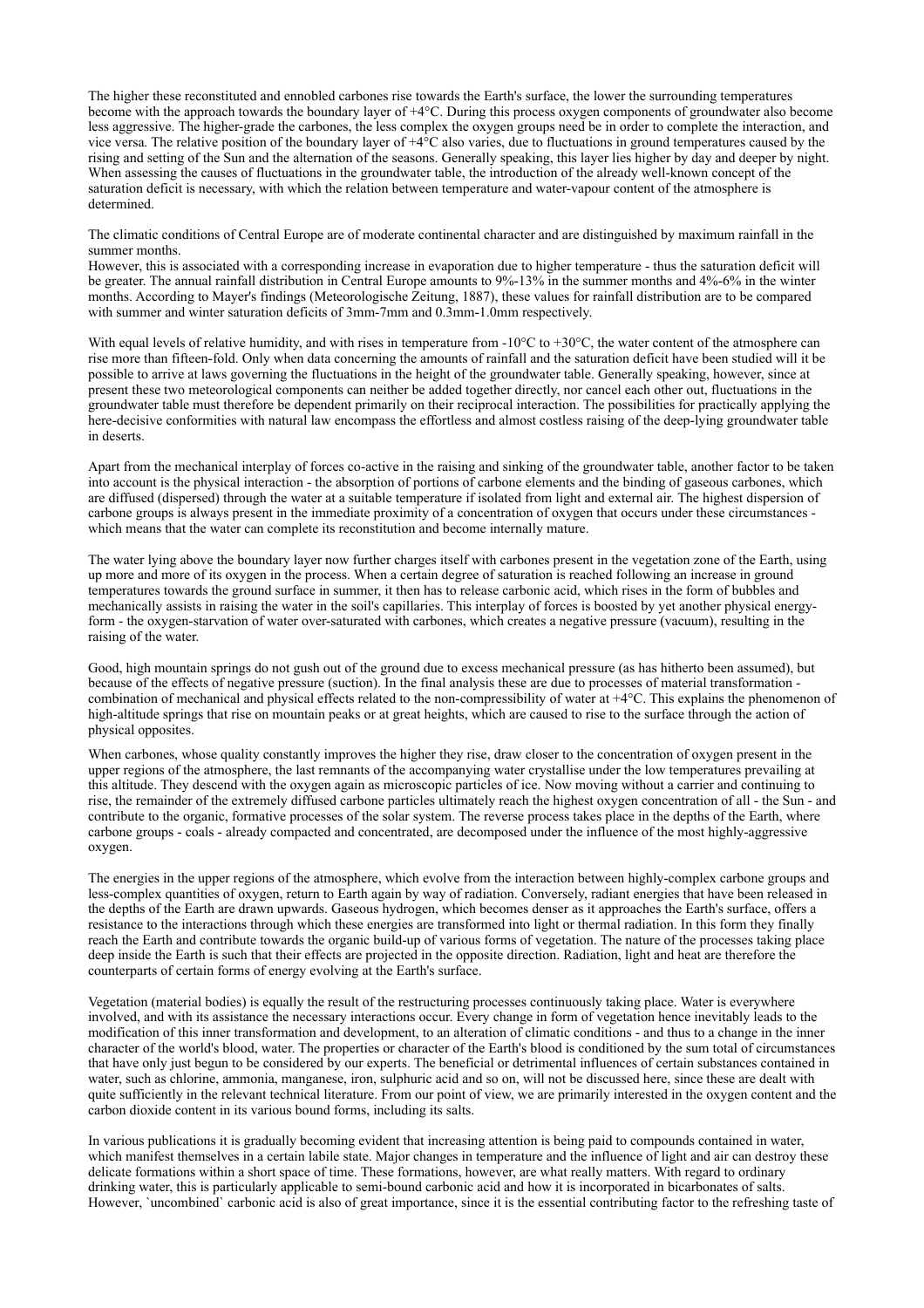good, high-grade springwater, and, as `associated` uncombined carbonic acid, it necessarily contributes towards maintaining the labile bicarbonates of salts in solution. Above a certain concentration the content of uncombined carbonic acid endows the water with aggressive properties and has a detrimental effect on metal surfaces, particularly with the presence of oxygen. The importance attached to the supply or exclusion of air is due to the fact that in groundwater, for example, pyrite does not decompose if air is excluded. The moment oxygen is introduced, as a result of human activity, sulphuric acid is formed from pyrite.

Attempts to transport certain medicinal waters while still retaining their properties have so far been unsuccessful. In those waters, whose efficacy is in part attributable to their content of certain unstable iron compounds, evidence of decay due to the entry of air and light can already be detected - although on first inspection everything appears to have been retained in the water qualitatively and quantitatively. A certain length of time after discharging from the mouth of the spring, all radioactive waters lose a great deal of their medicinal effect. Their emanational activity is greatest in very early stages, and when conducted in pipelines this can only be maintained with the implementation of very specific precautionary measures. Naturally, this is also valid for other types of water.

In Professor Dittler's opinion, radioactive gas is added to medicinal water mechanically and already loses half of its activity within four days. According to L. Winkler, the oxygen content of water lies between 6cm3 and 8cm3 per litre of water, depending upon the water temperature. This quantity is very slight compared to the amount of soluble carbon-dioxide in one litre of water, which decreases from 1500cm3 to 1000cm3 as the temperature rises from +4°C to +15°C. In general great care should be taken to ensure that the hydrogen ion concentration (pH) does not fall below  $0.7 \times 10 = pH7$ , since the aggressiveness of the oxygen will eventually damage the supply pipe. In addition the water's dissolved carbonates will also be precipitated as a result of the oxygen's activity.

Experiments carried out in order to determine the relation between water temperature and external effects of a purely mechanical nature have yielded no satisfactory result. Kerner tried to establish formulae demonstrating that the temperature t of a spring is a function of altitude and the petrographical composition of the mountain range. Thus, in the case of the springs at the foot of surface moraines in the Dolomites, for example, he presents the equation

 $t = 8.00 - 0.13h$ 

according to which water temperature should decrease by about 1°C (1.8°F) with an increase in altitude in the order of 200-300m (600-900ft). However, J. Stiny states that the functional relationship between altitude and water temperature should not to be adhered to too rigidly, since many other factors are also involved, including the `motility of the air`.

Keilhack refers to heat influences active in the water itself, resulting from processes of oxidation and hydrate formation. Because of this function, these quantities of heat attain considerable importance. Where carbone appears in the concentrated form of hard pitcoal or brown coal, an additional heating effect occurs which is conditioned by the oxidation or combustion of coal seams in the interior of the Earth.

A phenomenon occurring in many places relates to the fact that springs deliver cooler water and rise higher in summer than in winter.

In summer a positive temperature-gradient exists from the stratosphere to the lithosphere. During this period cold, once stronglyoxygenated snow meltwater emerges into the light of day. In winter, on the other hand, there is a negative temperature-gradient from the atmosphere to the lithosphere, and frozen ground prevents the infiltration of surface water so that the relatively oxygen-deficient water that infiltrated during the summer rises from the depths. In both cases the water has had an opportunity to charge itself with carbones over an extended period, and to restructure and ennoble itself appropriately under the influence of a suitable temperaturegradient, with the result that such springs deliver excellent water. Both the length of time available for the water's processes of ennoblement inside the Earth, and the oxygen content of the initial parent water are decisive. This is because if water richer in oxygen can reach deep levels, reconstituting processes take place in more lively fashion. Since snow meltwater sinking deeply into the cool layers of the ground has a greater content of oxygen than ordinary rainwater, it hence follows that cooler water appearing in summer must also be of a higher quality.

Many a hydraulic finding (today viewed from a purely mechanical standpoint, with scant consideration given to its physical aspect), will lead to an entirely different line of reasoning once physical factors referred to so far are taken into account. The result of this fundamentally different way of looking at things - from a physical instead of a merely mechanical point of view - is that my discoveries will never be incorporated into the contemporary complex of hydraulic opinion. My ideas will not be understood as long as adherence to the current one-sided approach persists. This applies to contemporary river-regulation as well, and especially to the internal destruction of water's character through its use as a raw material for machines. The disastrous consequences caused by modern forestry are to be discussed in a separate chapter. In recent years even chemistry has come to realise that it is totally inadequate to characterise a water or a medicinal water quantitatively or qualitatively by its given compounds of salt alone.

The restructuring processes constantly taking place in Nature can readily be emulated artificially in order to produce healthy, ripe water, once appropriate physical forms in which necessary restructuring processes can proceed can be manufactured.

The change in freezing and boiling points, evident in certain types of water, led to the finding that the freezing point of aqueous solutions is dependent on the number of molecules contained in one litre of water. Electro-chemistry was the first to take an approximately-correct path, in that it began to provide evidence of what really matters here. Whereas a solution of many organic substances (organic in the sense of modern chemistry) conducts very little electric current or none at all, precisely those substances (carbones) contained in various types of water are classified as electrolytes.

If the dissolving of carbone groups characteristic of water and medicinal water is properly carried out, ionisation can also occur without application of a low-voltage current. The fact that the conduction of electric current through aqueous solutions has been successfully achieved (in which ionisation of saline solutions occurs naturally without a detectable loss of electrical energy), provides proof of the above axiom. This phenomenon becomes all the more understandable and also gains in practical value when the explanation of the true nature of electricity is taken into account.

While the method of describing water by specifying the salts in their dissociated form is certainly a small step forward, other energetic processes taking place in water are still far from being exhausted. The elucidation of these processes will radically change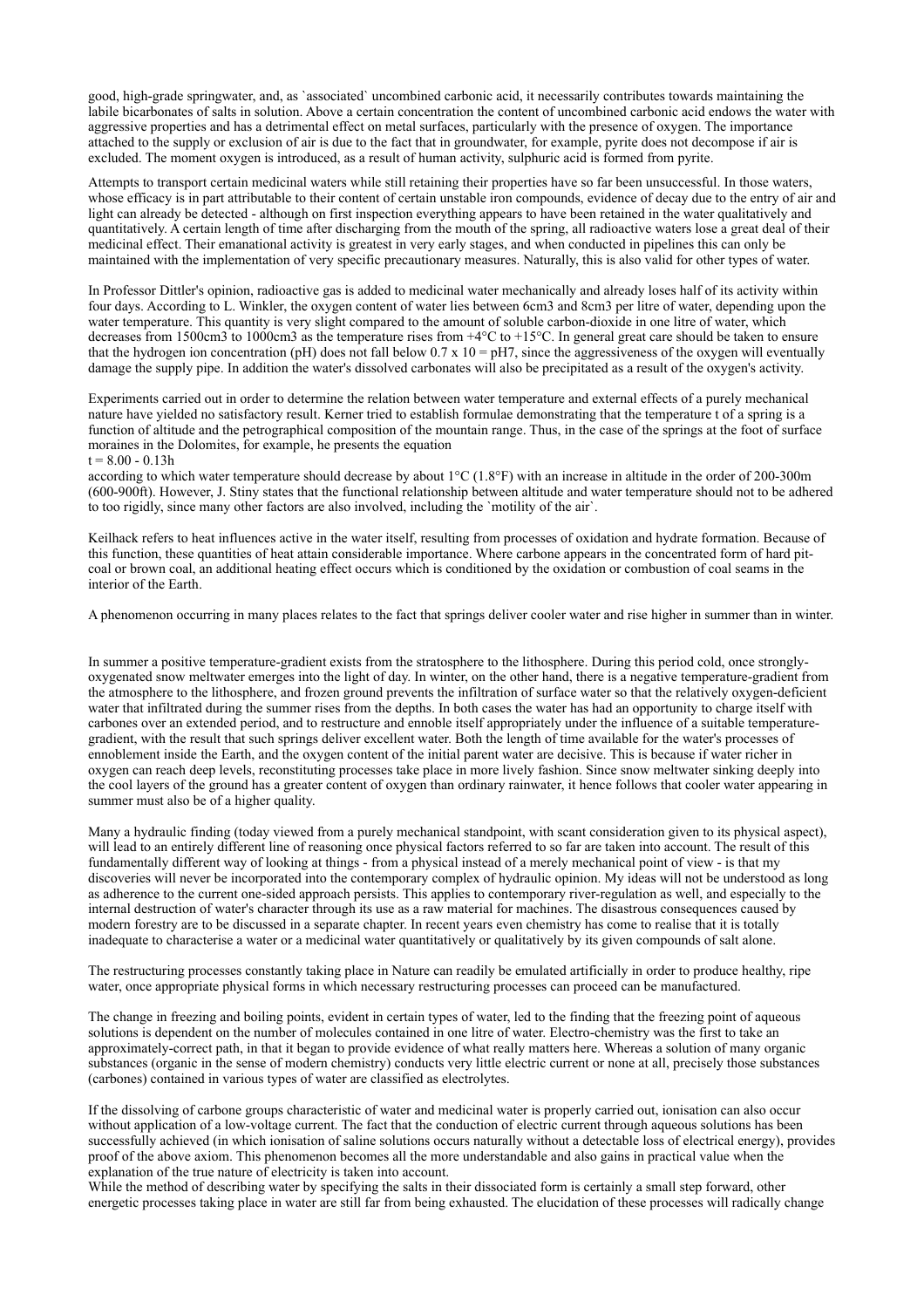contemporary thinking and will enable practical applications of electricity, providing humanity with undreamt of possibilities for development.

The apparatus for the preparation and production of healthy drinking water (see fig. 9) cannot at the moment be described in more detail for patent reasons. Apart from this the means of producing other forms of energy directly from water, in a physico-mechanical way, should anyway be evident.

Had our scientists taken Nature as their teacher instead of consistently and stubbornly pursuing their own goals, we would doubtlessly have been spared our present misfortune. It is high time the many mistakes and errors made thus far (some of which occurred only recently while others have accrued from earlier epochs) should be rectified as quickly as possible in the interests of an increasingly destitute humanity. Any untoward delay in this necessary change in approach cannot be countenanced. To wait until the ponderous scientific apparat has laboriously adapted itself to new guidelines is out of the question.



Zum Österr. Patent Nr. 142032 von Viktor Schauberger, ang. am 22. Februar 1934 -Beginn der Patentdauer: 15. Jänner 1935 - ausgeg. am 11. Jun. 1935:

Verfahren zur Herstellung von quellwasserähnlichem Trinkwasser

Im Original von "Unsere sinnlose Arbeit" nicht enthalten, da erst nach Veröffentlichung der Originalausgabe zum Patent angemeldet (Anm. des Herausgeb.)

Apparatus for the preperation of high-grade water (sketch)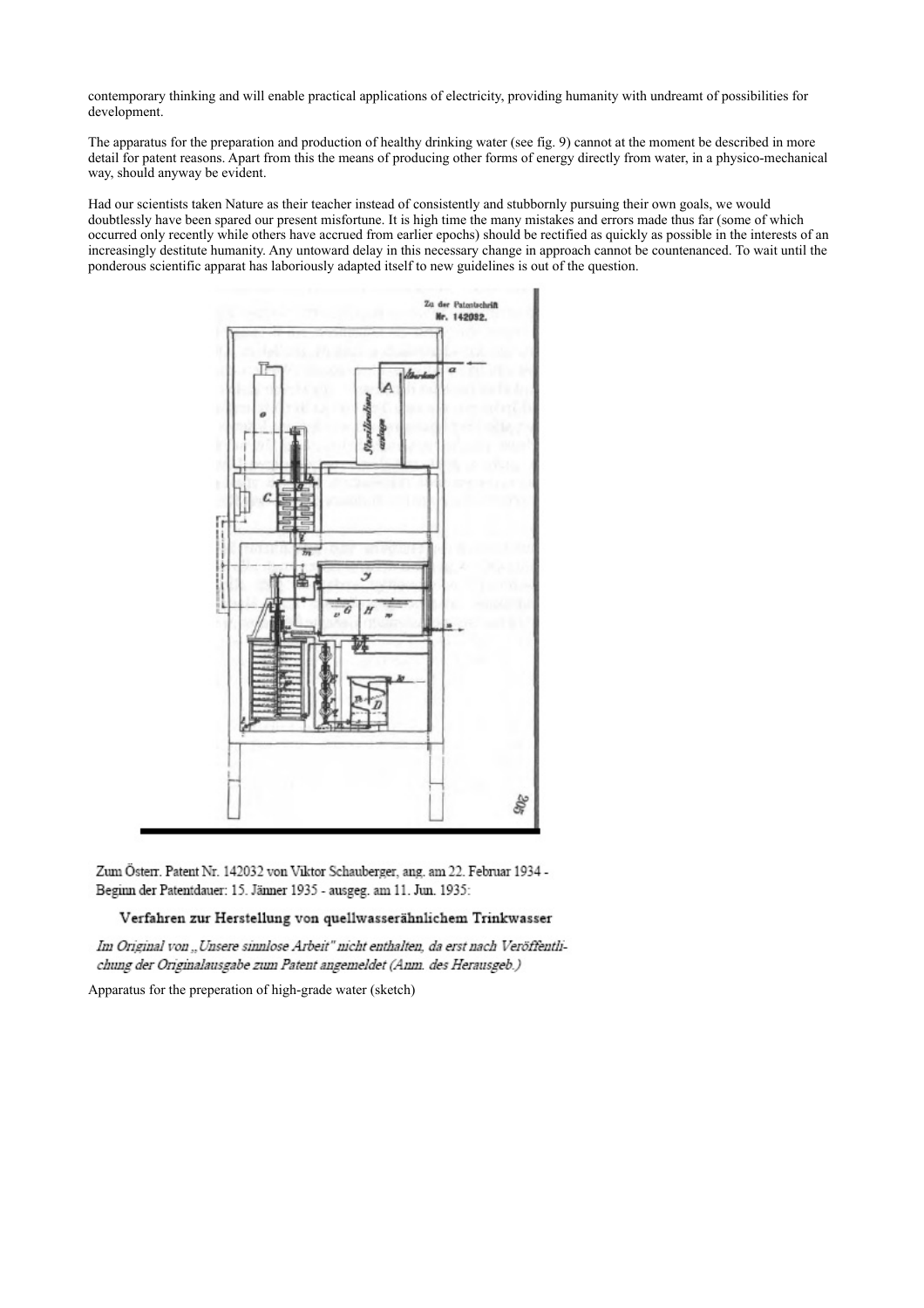

# Apparatur zur Herstellung von quellwasserähnlichem Trinkwasser

Praktische Umsetzung des österreichischen Patents Nr. 142032 von und durch Viktor Schauberger

Apparatus for the preperation of high-grade water (photo)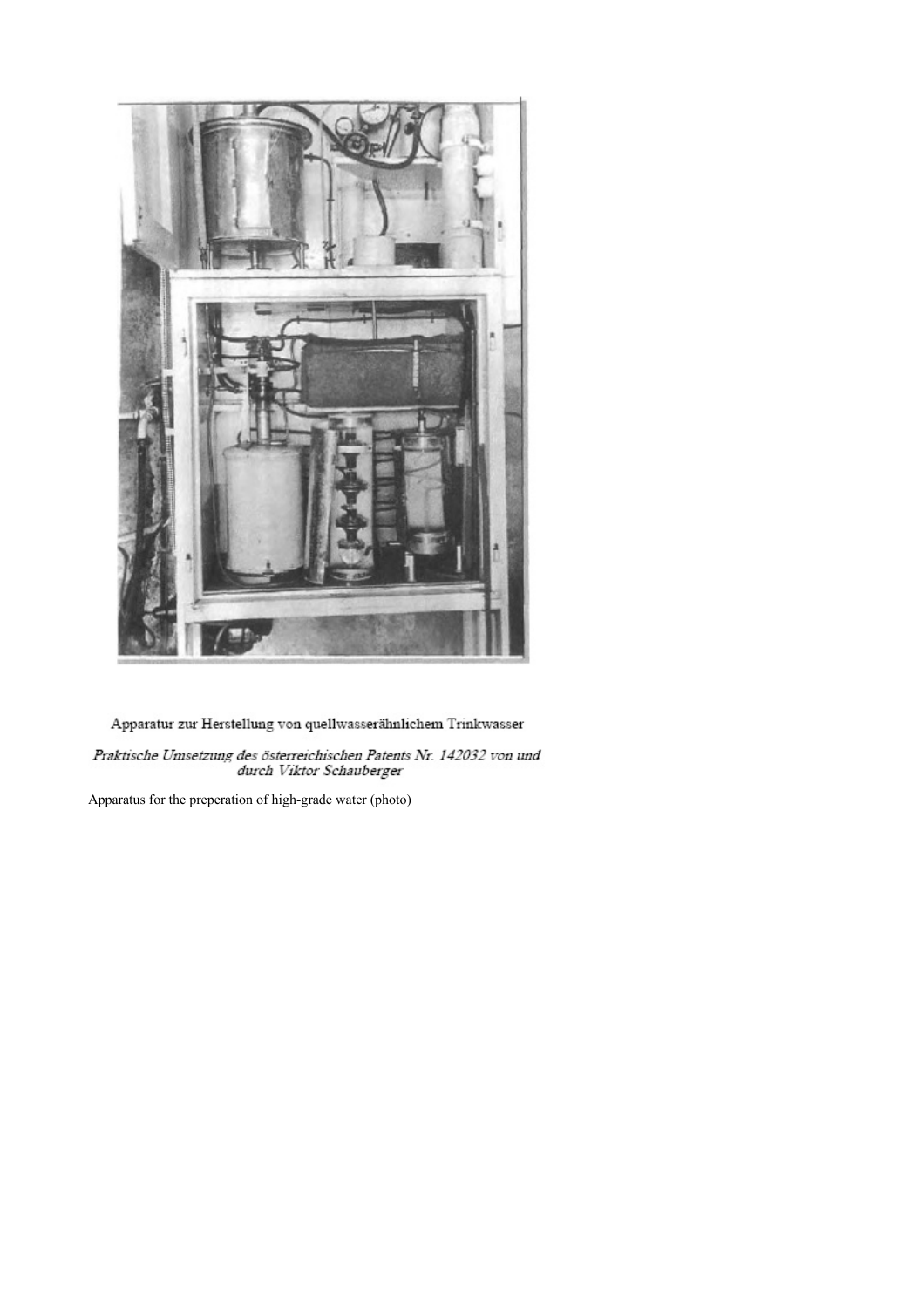

# Detail einer Wasser-Veredelungs-Apparatur Viktor Schaubergers

Abbildung im Original von "Unsere sinnlose Arbeit" nicht enthalten

### **Water In Ritual, In Life And In Medicine**

The following section is about the deeper implications of water in the life and ritual of our ancestors, and takes the form of an investigation of historical symbolism, borrowed in part from the works of Martin Ninck, Norden, Weinhold and others.

Having little or no time for inner composure, or the contemplation of human developmental history, modern people naturally see water as a purely chemical substance, adequate for our physical needs as bathing water and possessing a purely practical value as the driving force for our power stations. Our ancestors viewed water from a completely different standpoint, seeing it as the source of all life. Many legends and transmissions from the mythology of various earlier peoples conceal a much more profound meaning than is usually ascribed to them by their more rational but less deep-thinking descendants.

The point of view expressed in my explanations, that water is to be considered the blood of the Earth, finds its parallel at many points in our ancestor-worship. Various sayings and depictions make reference to mother's blood, mother's milk and the maternal tears of our ancient Mother Earth. Even modern linguistics owe much to the symbolism of earlier epochs. It is therefore no accident that the word `spring` has a feminine connotation. The figures of the water-goddesses, the nymphs, are always coupled with stories of love. Nymphs are ready at all times to give birth, as Goethe also said of the spring in Faust:

"For a spring abrim with songs of love is constantly reborn."

Wuttke-Meyer also cites the following old German custom in connection with the fertility of springs. When going to a spring for the first time, every pregnant woman had to 'silver' it by throwing in a coin, otherwise it would dry up. Apart from the springs, rivers and lakes were also highly venerated in the rituals of the ancients. Even today we find that the distinguishing characteristics of the principal rivers are allegorically portrayed by their tutelary deities. According to whether the water is in motion or at rest, it will be ascribed either a male or female fertility potency. In `The History of Religion` by Chant de la Sauss, we discover that the ancient Egyptians believed the ur-water Nun to be possessed of a dual potency. In his lyrical ode, God, Nature and Cosmos, Goethe writes:

There, where water splits in twain, Life is e'er set free, unfolding its domain, And in emerging from its source, Waters blessed with vital, living force. There flock beasts, a-thirst for flowers, Midst thrusting boughs and leafy bowers.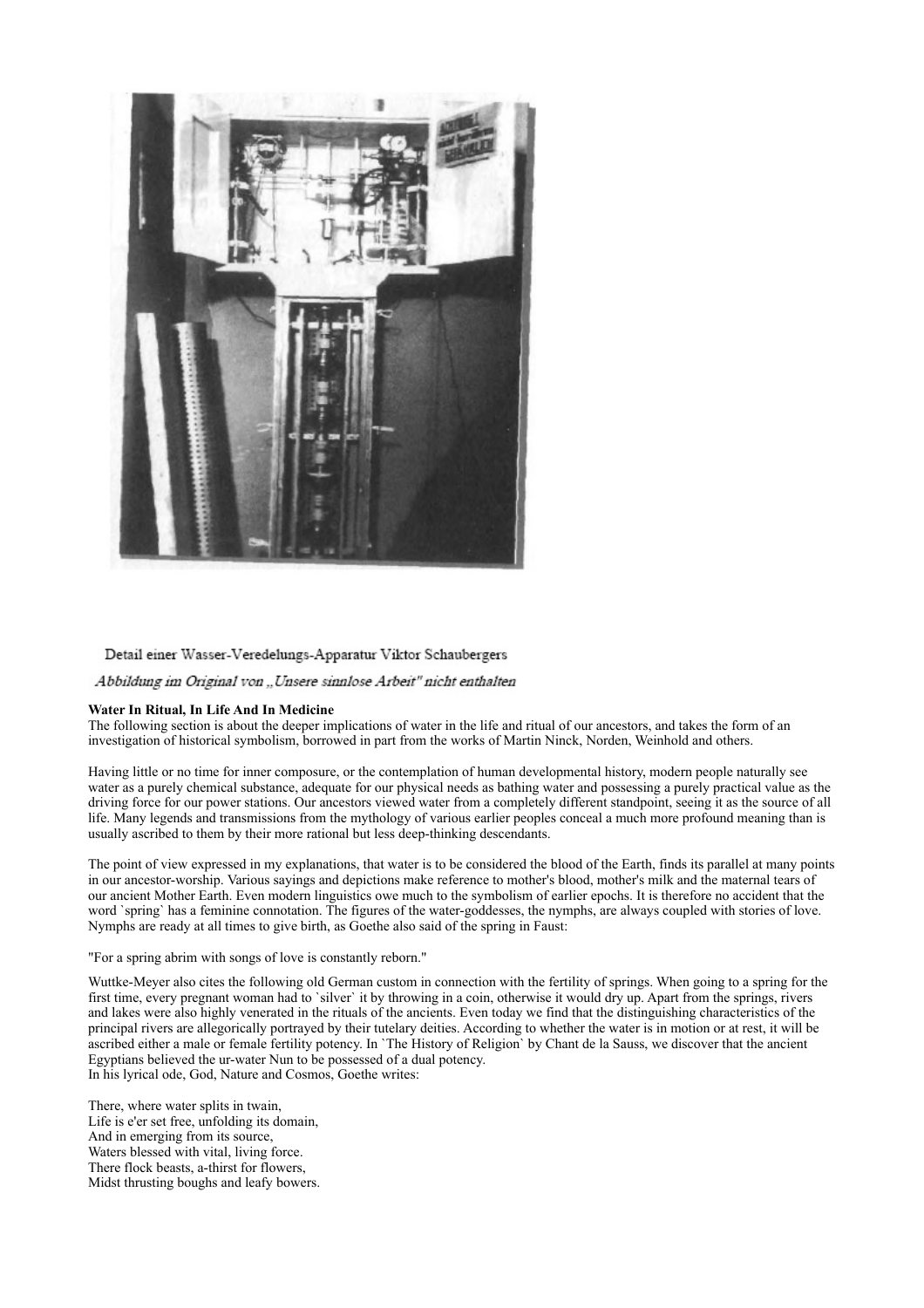And in Faust, the same German prince of poetry declared: You sources of all life, upon whom hang Heaven and Earth, you spring forth, you overflow!

In order to explain the importance of water in medicine, it would be best to permit a doctor still connected with Nature to speak for himself. Dr Schew writes:

"In the nature of things, water is the great bestower of energy. It is the most invigorating, and at the same time, the most powerful of all tonics. In this regard, there is nothing else like it in the whole world."

In his book on natural methods of healing, F. E. Bilz lets the great poet himself express this point:

"This vast expanse of water - the ocean - is the condensed breath of God, without which all would be but a cold and barren mass of rock. It is a breath that has endowed the Earth with fertility, beauty and life."

The role played by water in the constitution of the human body resides in the fact that the body consists of up to 90% water. It is much easier for human beings and animals to go without food for a long period than to go without water. The average person can survive for about three weeks without food and water. However, if water containing a certain quantity of nutrients in material and energetic form is drunk, then such a person can last for considerably longer. A Dr McNaughton tells of a madman who was able to survive for 53 days on water alone.

Today, modern civilised people drink predominantly bad water. As a result they have to a large extent given up drinking any water at all, thereby inflicting serious damage on the body. Dr Munde writes:

"Recent investigations by Genth, Bequerel and others reveal that an increased discharge of moults follows from an increased intake of water in the body, whereas a reduced intake of water results in a greater condensation of the same, and a greater quantity of uric acid in the urine - a fact of which those stricken with gout should take heed. As can be determined by comparing various medical experiments, there is a certain optimum quantity of water for every individual, which very significantly raises the quota of solid matter in the urine."

In conclusion, attention should be drawn to the fact that people who consistently drink good, healthy water also have a good appetite and consequently probably stay healthier.

### **Conclusion**

While the previous explanations may have been couched in rather harsh terms, this is done in the public interest. The danger will increase daily should contemporary methods continue to be applied. If determined action is not taken quickly then chaotic conditions will inevitably arise within a very short space of time. There is absolutely no time to be lost.

It is understandable that our hydraulic experts take no delight in the ruthless revelation of this deplorable state of affairs. However, this does not alter the facts of the matter. Numerous attempts in recent times to withhold my many informative dissertations from the public by removing relevant articles from books, newspapers and periodicals are childish. By so doing, they will ensure that I make even greater efforts to place these expositions before the public. Such attempts only demonstrate a certain weakness, and in any case are merely proof of the irrefutability of what I have stated. Frequent protestations that `contemporary methods are being practised world-wide and hence cannot be wrong` mean absolutely nothing. At best, they serve only to explain why the whole world is in such an appalling state. In this situation the best strategy can only be a ruthless attack, in which all parties are at all times entitled to the right of defence and rebuttal. All those who wish to perpetuate the status quo for fear of losing their jobs should bear in mind that an existence built on false foundations cannot in the long run be maintained. That is, even when it appears guaranteed by security of tenure, because an impoverished people pays no taxes and therefore cannot afford an expensive bureaucracy.

When they become ill, let those who continue to believe that water is a lifeless substance to be controlled by mathematical formulae alone, then summon a mathematical genius to their sickbed instead of a doctor. Their fellow men will then be rid of such narrowminded thinkers as fast as possible.

Unfortunately the catchword `systematisation`, which all too frequently governs our methods of working nowadays, has found greater favour than is good. Today, the expression `logical thinking` or `mathematically-trained thought` conceals sheer intellectual incapacity or mental inertia. By far the largest number of discoveries and inventions have not been made on the paths trodden by scientists, often to their astonishment, if not to their great dismay. The overall progress of the world is caused by a certain measure of discontent, the characteristic phases of which are revolutions or wars. Similarly great advances in the realm of the intellect are brought about by revolutionary thinkers.

A certain myopia has gained ground even in the empirical methods practised in contemporary hydraulic research institutes. People still cling desperately to the external appearance of a given phenomenon, thereby failing to study the far more important nature of its inner processes. Indeed, amongst those in this field who are responsible there are some who have already recognised the limited value of such purely superficial observations. Yet, for reasons of job security, they regrettably continue to abide by tradition.

There are many greedy individuals who believe that water, oil, coal and other precious substances can be torn from the Earth with impunity. Concerned only for their own well-being, they are quite prepared to create a black market not only in foods but even in the water destined for rich and poor alike. Such persons should be warned that the despair of the great mass of the people will bring about a much earlier end to their selfish endeavours than they could ever foresee. Everyone else, especially our young people, should co-operate as a first priority in the rebuilding of our former indigenous forest, and with this the restoration of healthy water to the Earth. Then we shall all be able to survive and humanity will continue to exist.

This year (1933) is to be remembered as the hundredth anniversary of Alfred Nobel (1833-1896), the Swedish chemist and engineer,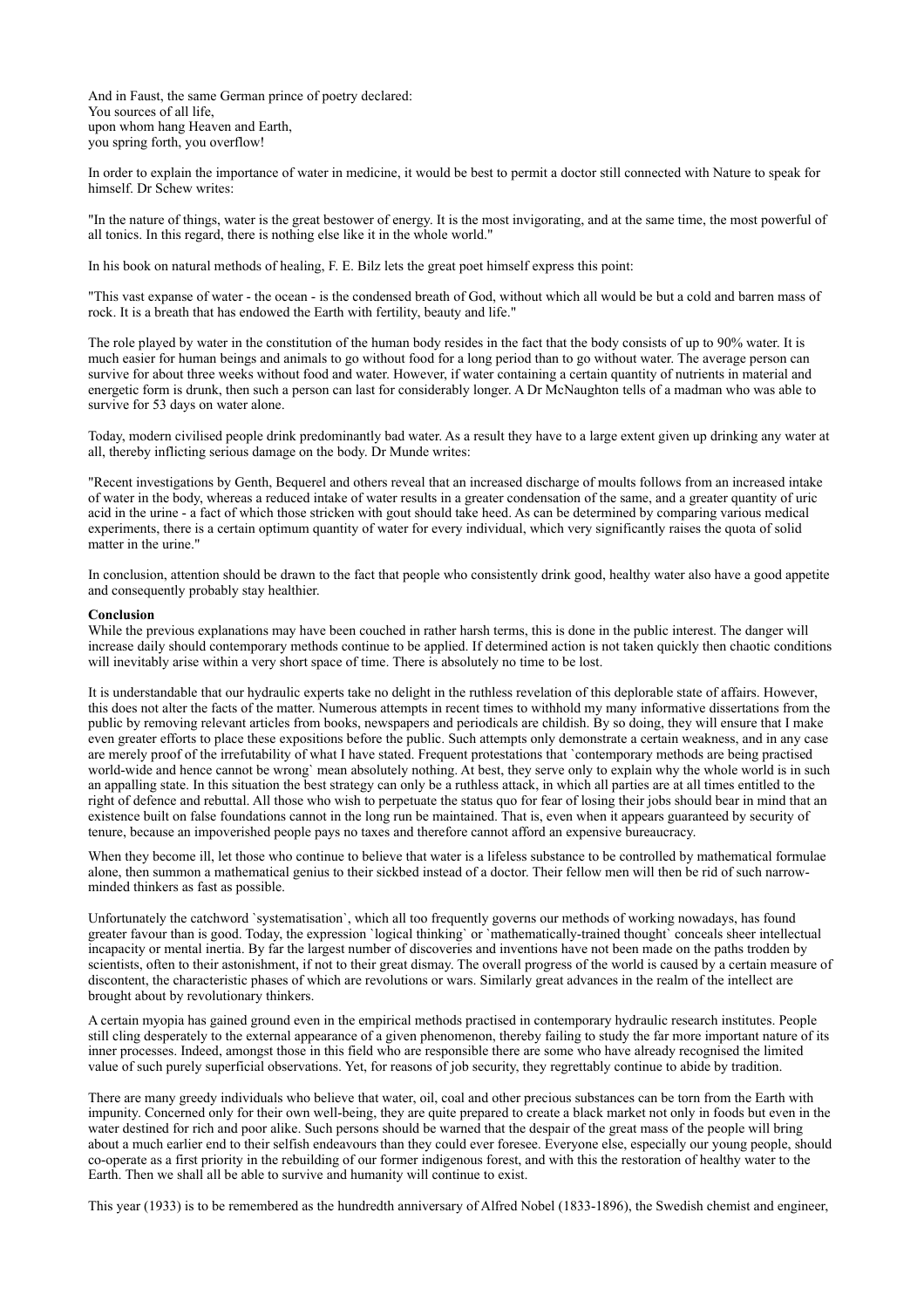who became a millionaire through the invention of dynamite in 1866. Becoming aware of the tragic consequences of his invention a few years before his death, he established the Nobel Foundation, no doubt in the desire to make amends for the frightful harm he had caused. Millions of human lives have since fallen victim to this fearful device of destruction and war. Further millions, perhaps even whole races, will yet be robbed of their lives, of their very existence, if humanity continues to avail itself of such inventions. It is not unique for humanity to have to traverse tortuous and often dangerous routes before arriving at a better understanding of a matter.

If we study Gilbhart's article, which appeared in the business section of the Deutsche Zeitung (number 242, 1933), we see that the German government is now in the process of rectifying a serious mistake committed about a hundred years ago. It caused perhaps even greater harm than the use of explosives in modern warfare. This article was titled `New Forestry`. Scientists have long been aware that many practices in modern forestry are unsound and that our forests have declined in quality since the introduction of scientific forestry methods in about the middle of the last century. Yet they have so far failed to show the necessary courage to own up manfully to their mistakes. With the prohibition of clear-felling much has been achieved, but not all that is necessary. This was done merely to gain time in order to safeguard their employment, or at least to make provision for their old age at the expense of the general public. It will not succeed, however, because it will be studied in such detail that every schoolchild will understand what terrible evil has been foisted on the entire human race by forestrys supposed science, as a result of its ignorance of the true facts. The same applies equally to modern agriculture and other contemporary achievements.

With regard to armaments and preparations for war, it is possible to render harmless all bombers, dirigible gas balloons and even gas and explosive filled grenades by the simplest of means. All other weapons of war will become like children's toys once humanity fully understands the energies that slumber in water. In this regard, equal care will also be taken to ensure that everyone learns how to use these forces. For if humanity is truly intent on self-destruction through the use of force, then it should have the requisite means placed at its disposal, so that it can fulfil this desire as quickly as possible.

This should leave the reader with mixed feelings. It should be quite apparent that, in view of many undoubtedly correct observations and well-founded clues, it should not be necessary to attack science and technology as fiercely as they have been attacked here. Unfortunately, however, attack is absolutely necessary, because it would be utterly futile to seek any other worthwhile contact in this direction.

The following explanations, which will be further elaborated in later publications, should furnish sufficient proof of the impossibility of a compromise or of the incorporation into the existing scientific edifice of discoveries only touched upon here. The errors of contemporary science and the damage wrought by today's technology are too great. With the present (1933) consumption of coal and oil at a level of two thousand million tonnes per annum, the moment when this important source of energy will be exhausted is coming disturbingly closer. Within a few centuries, as science has calculated, the last reserves of oil will have been extracted from the Earth. If we continue to busy ourselves in the same old way, we will have to search for other sources of energy since the loss of these energies would signal the end of our civilisation.

Science earnestly endeavours to discover new forms of energy and also believes these can be obtained through research into cosmic energies. However this pursuit demonstrates not only an almost boundless bias in thinking, but also furnishes irrefutable proof of the untenability of scientific endeavours and objectives. To put it mildly, they can only be described as Utopian. A science possessed of such goals cannot possibly be taken seriously, and cannot claim the right to a leading role in the fate of humanity.

The direction indicated earlier is far from being the only correct one. Nevertheless it is closer to the truth and is thus able to throw a revealing light on these misconceptions, since the ascertainment of the purest truth is an unattainable goal for humanity and will probably ever remain so. The very idea of using alternative (cosmic) energies once all the reserves of coal, oil and timber have been exhausted is so absurd that this alone condemns the whole of science.

Temperatures prevailing in the interior of the Earth are the product of interactions that take place between carbones contained in the Earth and oxygen entrained by infiltrating water. Were the last reserves of highly-organised carbones eventually to be totally stripped from the Earth, these interactive processes could no longer take place and the Earth would cool off. Since it is practically impossible to remove all carbones from the Earth however, these cooling phenomena can only occur to an extent commensurate with the severity of disturbance to these inner interactions. These disturbances are caused by the removal of carbones, or by ventilating the Earth. Conforming to natural law, the effects of today's technological and industrial intrusions into the Earth must therefore lead to the following results:

If various external influences such as bore-holes, deep wells, shafts and open-cut mines, excessive extraction of coal, metals and minerals, all act to inhibit these interactions, they will provoke a cooling of the Earth's crust. The atmosphere will also cool off as a further consequence. These causes, which ensure an excessive accumulation of oxygen in the atmosphere, must also result in its concentration due to the influence of cold. In the course of time air strata normally subjected to low atmospheric pressure will become heavier in the absence of upward-streaming groups of carbones. These strata will sink downwards, over-saturating both the vaporous and the fluid hydrosphere with oxygen. If, having now become over-saturated with oxygen and heavy, this water succeeds in infiltrating into deeper strata of the geosphere, into the carbonesphere for example, then under the prevailing high temperatures the accompanying oxygen will trigger off lively oxidative events.

The cumulative effect of these will result initially in localised explosions, eruptions or earthquakes, and subsequently in ruptures of the Earth's surface. This will provoke the sudden release and elevation of gaseous carbone groups. These relatively elementary substances will first interact with atmospheric oxygen only at great altitudes, and in various hot zones will trigger off a regional redistribution, causing sudden cold spells and the movement of stronger or weaker air currents.

In equatorial zones the ascent of these carbones will be enhanced by the stronger reflection of heat. Under certain circumstances the reciprocal effects thus provoked can become so large and so aggressive that the zone of interaction in the lower levels of the atmosphere extends downwards in the form of funnel-shaped clouds. This leads to the general formation of tornadoes and the violent cyclonic storms which have long been known in equatorial regions. Through these powerful interactions, water-vapour will be forced into localised concentrations, resulting in the formation of heavy thunderstorms and the occurrence of cloudbursts. Apart from large quantities of carbones, substantial amounts of water-vapour are also expelled into the atmosphere during strong eruptions, offering